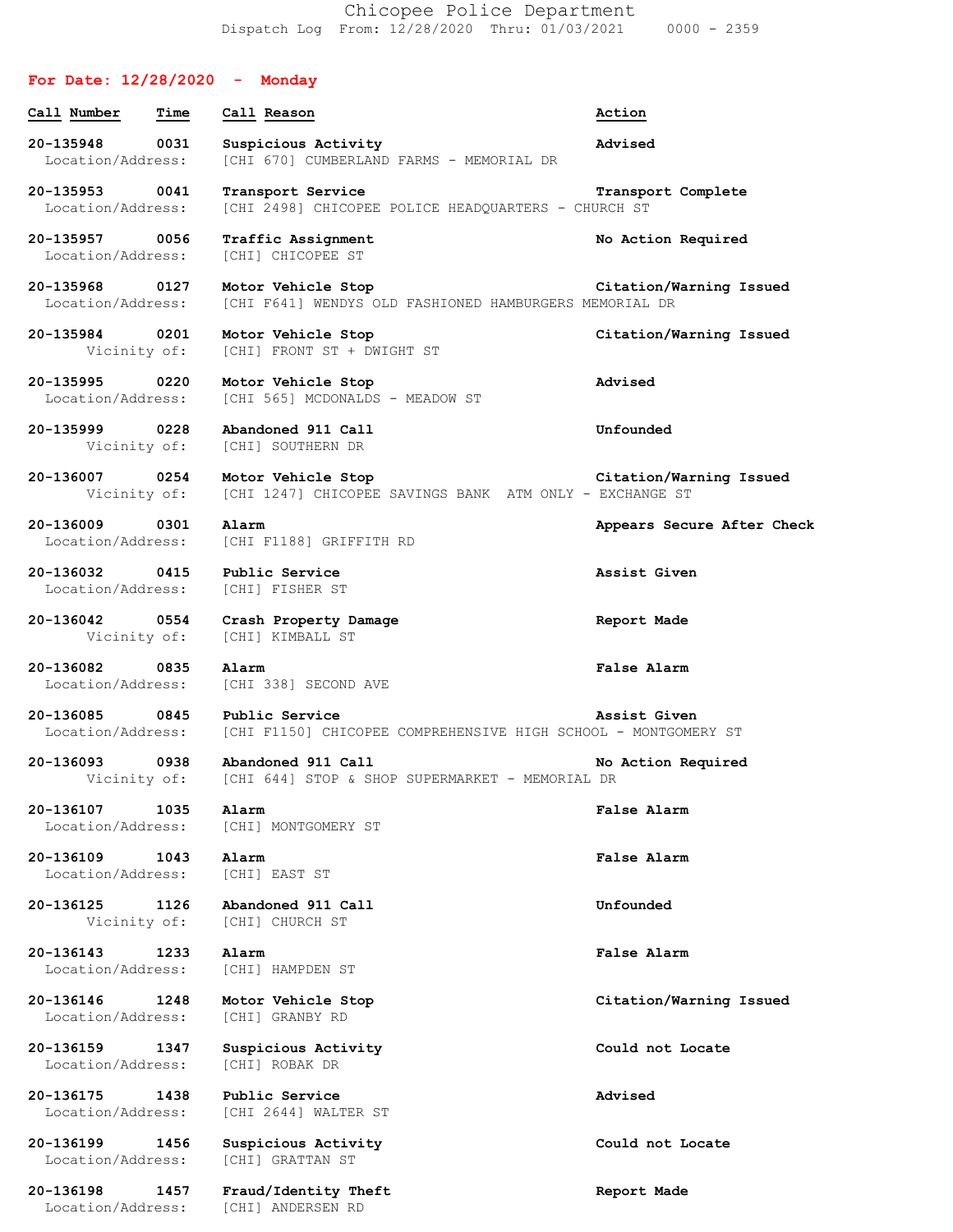| 20-136212<br>1530                      | Abandoned 911 Call                                                       | Could not Locate           |
|----------------------------------------|--------------------------------------------------------------------------|----------------------------|
| Vicinity of:                           | [CHI XP2053] MERCEDES-BENZ OF SPRINGFIELD - BURNETT RD                   |                            |
| 20-136219<br>1545<br>Location/Address: | Suspicious Activity<br>[CHI 847] RAY ASH PARK - ARCADE ST                | Could not Locate           |
| 20-136223 1602<br>Location/Address:    | MV COMPLAINT/TRAFFIC/PARKING<br>[CHI F1512] PARADISE PIZZA - EXCHANGE ST | No Action Required         |
| 20-136227<br>1603<br>Location/Address: | Missing Person<br>[CHI] SPRINGFIELD ST                                   | No Action Required         |
| 20-136232 1612<br>Location/Address:    | Harassment/Threats<br>[CHI F621] FAMILY DOLLAR - EXCHANGE ST             | Report Made                |
| 20-136239<br>1643<br>Location/Address: | Motor Vehicle Stop<br>[CHI] NEW LUDLOW RD + FILLMORE ST                  | Citation/Warning Issued    |
| 20-136252<br>1700<br>Location/Address: | Motor Vehicle Stop<br>[CHI] MEDFORD ST + CORTLAND ST                     | No Action Required         |
| 20-136262<br>1739<br>Location/Address: | Larceny Complaint Past<br>[CHI F162] CENTER ST                           | Report Made                |
| 20-136268<br>1806<br>Location/Address: | Alarm<br>[CHI F1587] ENTERPRISE RENT-A-CAR & TRUCK - FULLER RD           | Appears Secure After Check |
| 20-136279 1855<br>Location/Address:    | Neighbor/Landlord Dispute<br>[CHI] SIMARD DR                             | Advised                    |
| 20-136282<br>1900<br>Location/Address: | Unwanted Party/Undesirable<br>[CHI] PELOQUIN DR                          | Advised                    |
| 20-136295<br>2103<br>Location/Address: | Disturbance<br>[CHI] CRESCENT DR                                         | Unfounded                  |
| 20-136296<br>2108<br>Location/Address: | MV COMPLAINT/TRAFFIC/PARKING<br>[CHI] RIVERS AVE + CHARBONNEAU TER       | Complaint Taken Care Of    |
| 20-136300<br>2142<br>Location/Address: | MV COMPLAINT/TRAFFIC/PARKING<br>[CHI 1891] PET SMART - MEMORIAL DR       | Appears Secure After Check |
| 20-136314<br>2305                      | Disturbance<br>Vicinity of: [CHI 1316] HAMPDEN ST                        | Advised                    |
| For Date: $12/29/2020 -$               | Tuesday                                                                  |                            |
| 0047<br>20-136343<br>Vicinity of:      | Disturbance<br>[CHI] IVY ST + MONTGOMERY ST                              | Advised                    |
| 20-136350<br>0102<br>Location/Address: | Suspicious Activity<br>[CHI] MONTGOMERY ST                               | Advised                    |
| 20-136353<br>0108<br>Location/Address: | Transport Service<br>[LUD 1] HAMPDEN COUNTY JAIL - RANDALL RD            | Transport Complete         |
| 20-136361<br>0124<br>Location/Address: | Motor Vehicle Stop<br>[CHI] GREEN ST                                     | Advised                    |
| 20-136413<br>0358<br>Location/Address: | Suspicious Activity<br>[CHI] BEAUCHAMP TER                               | Unfounded                  |
| 20-136428<br>0603<br>Location/Address: | Stolen M/V L/P Report<br>[CHI 188] PRIDE SERVICE STATION - CHICOPEE ST   | Report Made                |
| 20-136436<br>0717<br>Location/Address: | Motor Vehicle Stop<br>[CHI 670] CUMBERLAND FARMS - MEMORIAL DR           | Citation/Warning Issued    |
| 20-136449<br>0741<br>Location/Address: | Abandoned 911 Call<br>[CHI] MEMORIAL DR                                  | No Action Required         |
| 20-136455<br>0822<br>Location/Address: | Crash Property Damage<br>[CHI] PLANTE CIR                                | Report Made                |
| 20-136464<br>0832                      | Mal Damage/VANDALISM-Past                                                | Report Made                |

Location/Address: [CHI] ELCON DR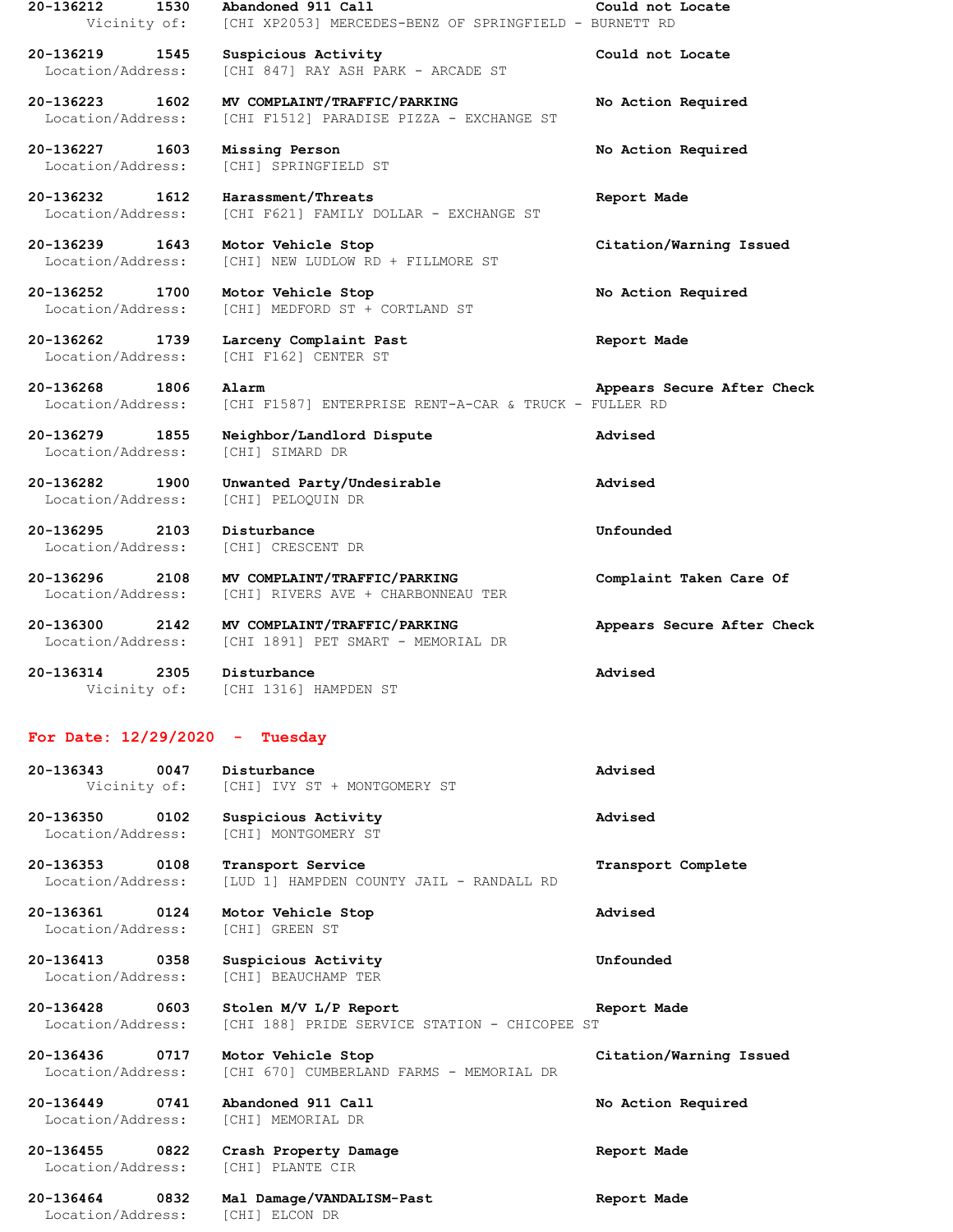| 20-136462<br>Location/Address:         | 0836 | Motor Vehicle Stop<br>[CHI F1345] ALL STAR RENTAL - MEMORIAL DR             | Citation/Warning Issued |
|----------------------------------------|------|-----------------------------------------------------------------------------|-------------------------|
| 20-136475<br>Location/Address:         | 0918 | Unwanted Party/Undesirable<br>[CHI] FRONT ST                                | Could not Locate        |
| 20-136478<br>Location/Address:         | 0941 | Motor Vehicle Stop<br>[CHI] WESTOVER RD                                     | Citation/Warning Issued |
| 20-136484<br>Location/Address:         | 0952 | Disturbance<br>[CHI] WEST ST                                                | Advised                 |
| 20-136486<br>Location/Address:         | 0955 | MV COMPLAINT/TRAFFIC/PARKING<br>[CHI] UNION ST                              | No Action Required      |
| 20-136495<br>Location/Address:         | 1030 | Larceny Complaint Past<br>[CHI] SOUTH ST                                    | Could not Locate        |
| 20-136501<br>Location/Address:         | 1042 | Abandoned/Found Property<br>[CHI 856] NASH FIELD PARK - CALL ST             | No Action Required      |
| 20-136511<br>Location/Address:         | 1108 | Abandoned 911 Call<br>[CHI] MEADOW ST                                       | No Action Required      |
| 20-136512<br>Location/Address:         | 1111 | Motor Vehicle Stop<br>[CHI] CABOT ST + CENTER ST                            | Citation/Warning Issued |
| 20-136526<br>Location/Address:         | 1203 | Drug/Narcotic Activity<br>[CHI 744] POLISH NATIONAL CREDIT UNION - MAIN ST  | Report Made             |
| 20-136533<br>Location/Address:         | 1216 | Transport Service<br>[CHI] BROADWAY                                         | Transport Complete      |
| 20-136535<br>Vicinity of:              | 1229 | MV COMPLAINT/TRAFFIC/PARKING<br>[CHI] MAPLE ST                              | No Action Required      |
| 20-136536<br>Vicinity of:              | 1242 | Harassment/Threats<br>[CHI] WHITMAN ST                                      | Advised                 |
| 20-136540<br>Location/Address:         | 1247 | Harassment/Threats<br>[CHI 366] HIGHLAND FARMS - CHICOPEE ST                | Report Made             |
| 20-136545<br>Location/Address:         | 1308 | Larceny Complaint Past<br>[CHI] SOUTH ST                                    | Report Made             |
| 20-136549                              | 1329 | Disturbance<br>Vicinity of: [CHI] BROADWAY                                  | Complaint Taken Care Of |
| 20-136555<br>Location/Address:         | 1356 | Public Service<br>[CHI] NEW LOMBARD RD                                      | Report Made             |
| 20-136559<br>1407<br>Location/Address: |      | MV COMPLAINT/TRAFFIC/PARKING<br>[CHI] MANDALAY RD                           | Could not Locate        |
| 20-136569<br>Vicinity of:              | 1506 | Suspicious Activity<br>[CHI] AMERICAN LEIGON BRIDGE - FULLER RD + E MAIN ST | Assist Given            |
| 20-136583<br>Location/Address:         | 1600 | Harassment/Threats<br>[CHI] JEFFERSON AVE                                   | Advised                 |
| 20-136593<br>Vicinity of:              | 1614 | Motor Vehicle Stop<br>[CHI 1695] TEJADA MARKET - CHICOPEE ST                | Arrest Made             |
| 20-136598<br>Location/Address:         | 1625 | Motor Vehicle Stop<br>[CHI 1096] ARBOR KIDS, THE - MEMORIAL DR              | Citation/Warning Issued |
| 20-136612<br>Location/Address:         | 1708 | Motor Vehicle Stop<br>[CHI] NEW LUDLOW RD + MEMORIAL DR                     | Advised                 |
| 20-136615<br>Location/Address:         | 1714 | Motor Vehicle Stop<br>[CHI] MEMORIAL DR + NEW LUDLOW RD                     | Citation/Warning Issued |
| 20-136617<br>Location/Address:         | 1723 | Motor Vehicle Stop<br>[CHI] NEW LUDLOW RD + MEMORIAL DR                     | Citation/Warning Issued |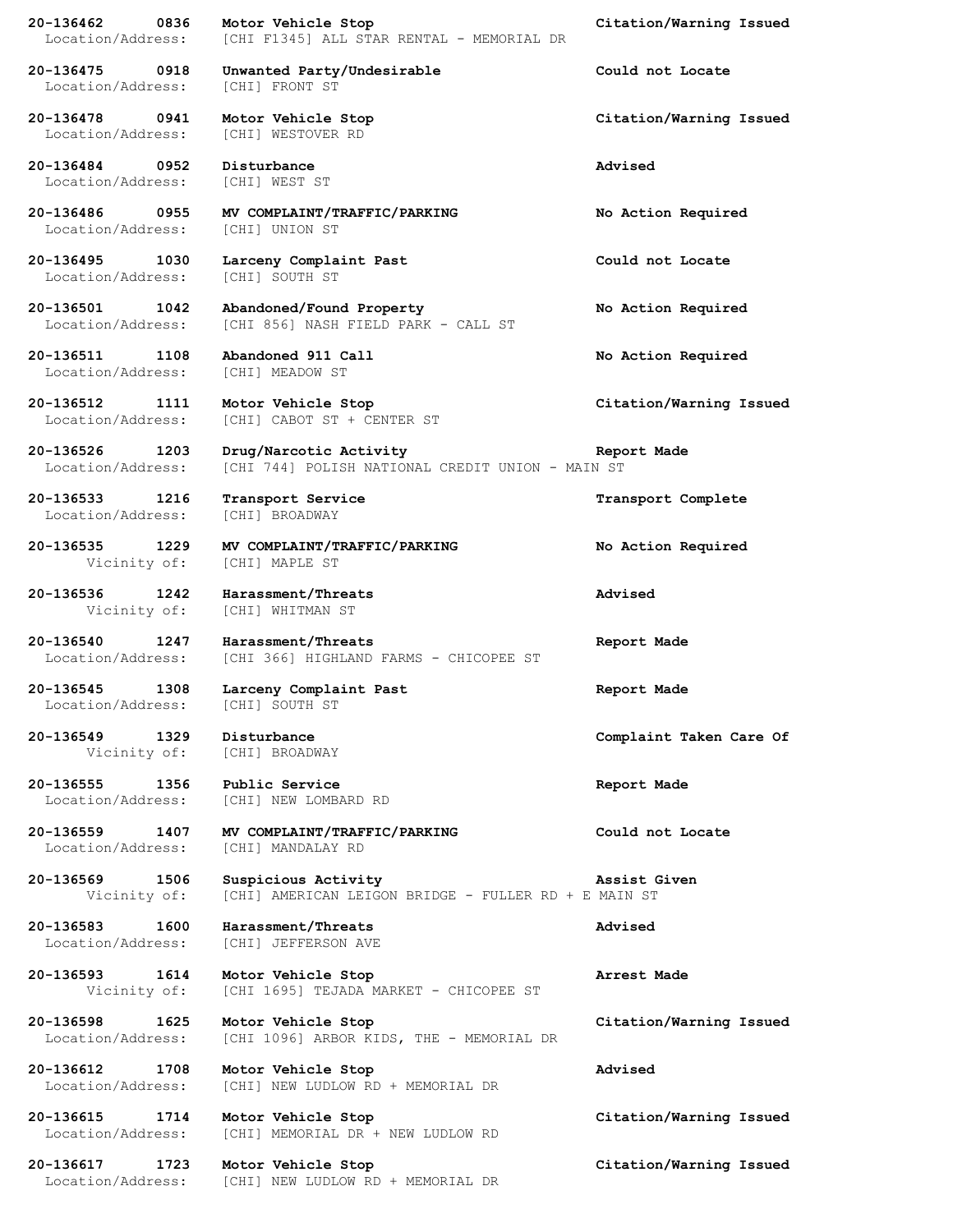**20-136620 1732 Motor Vehicle Stop Advised** Location/Address: [CHI] NEW LUDLOW RD + MEMORIAL DR **20-136621 1733 Disturbance Advised** Location/Address: [CHI] CIRCLE DR **20-136622 1736 Disturbance Criminal Complaint Request** Location/Address: [CHI] WEST ST **20-136624 1739 Motor Vehicle Stop Citation/Warning Issued** Location/Address: [CHI] MEMORIAL DR + NEW LUDLOW RD **20-136626 1749 Motor Vehicle Stop Citation/Warning Issued** Location/Address: [CHI] NEW LUDLOW RD + MEMORIAL DR **20-136628 1757 Motor Vehicle Stop Criminal Complaint Request** Location/Address: [CHI] MEMORIAL DR + NEW LUDLOW RD **20-136632 1821 Transport Service Transport Complete** Location/Address: [LUD 1] HAMPDEN COUNTY JAIL - RANDALL RD **20-136633 1821 Disturbance Criminal Complaint Request** Location/Address: [CHI] WEST ST **20-136635 1825 ASSIST OTHER AGENCY Assist Given** Vicinity of: [CHI 2107] WILLIMANSETT BRIDGE - CHICOPEE ST **20-136639 1846 Motor Vehicle Stop Advised** Vicinity of: [CHI] HAWTHORN ST + GRATTAN ST **20-136644 1859 Animal Complaint No Action Required** Location/Address: [CHI 2498] CHICOPEE POLICE HEADQUARTERS - CHURCH ST **20-136645 1920 Motor Vehicle Stop Advised** Location/Address: [CHI 426] ARBORS (THE) AT CHICOPEE - MEMORIAL DR **20-136652 1956 Motor Vehicle Stop Citation/Warning Issued** Location/Address: [CHI 719] PRICE RITE - MEMORIAL DR **20-136657 2033 Public Service Complaint Taken Care Of** Location/Address: [CHI] POLASKI AVE **20-136664 2128 Motor Vehicle Stop Advised** Vicinity of: [CHI 1839] MCDONALDS - MEMORIAL DR **20-136671 2229 Breaking & Entering Past Report Made** [CHI 1816] RESTAURANT DEPOT - FIRST AVE **20-136672 2231 BY LAW VIOLATION Advised** Location/Address: [CHI] EXCHANGE ST + CENTER ST **For Date: 12/30/2020 - Wednesday 20-136710 0044 Motor Vehicle Stop Citation/Warning Issued** Location/Address: [CHI] CHICOPEE ST **20-136756 0153 Motor Vehicle Stop Citation/Warning Issued** Vicinity of: [CHI] EXCHANGE ST + WEST ST **20-136773 0315 Disabled Motor Vehicle Complaint Taken Care Of** Location/Address: [CHI] PENDLETON AVE **20-136777 0326 MV COMPLAINT/TRAFFIC/PARKING Could not Locate** Vicinity of: [CHI] PROSPECT ST **20-136796 0624 Suspicious Activity Appears Secure After Check** Location/Address: [CHI 3203] EDMUND ST **20-136834 0844 Alarm False Alarm** Location/Address: [CHI] BOUCHER CIR **20-136838 0852 Motor Vehicle Stop Citation/Warning Issued** Location/Address: [CHI] GRANBY RD **20-136842 0904 Alarm False Alarm** Location/Address: [CHI 467] THOREN OPTICAL & SAFETY PROD. - GROVE ST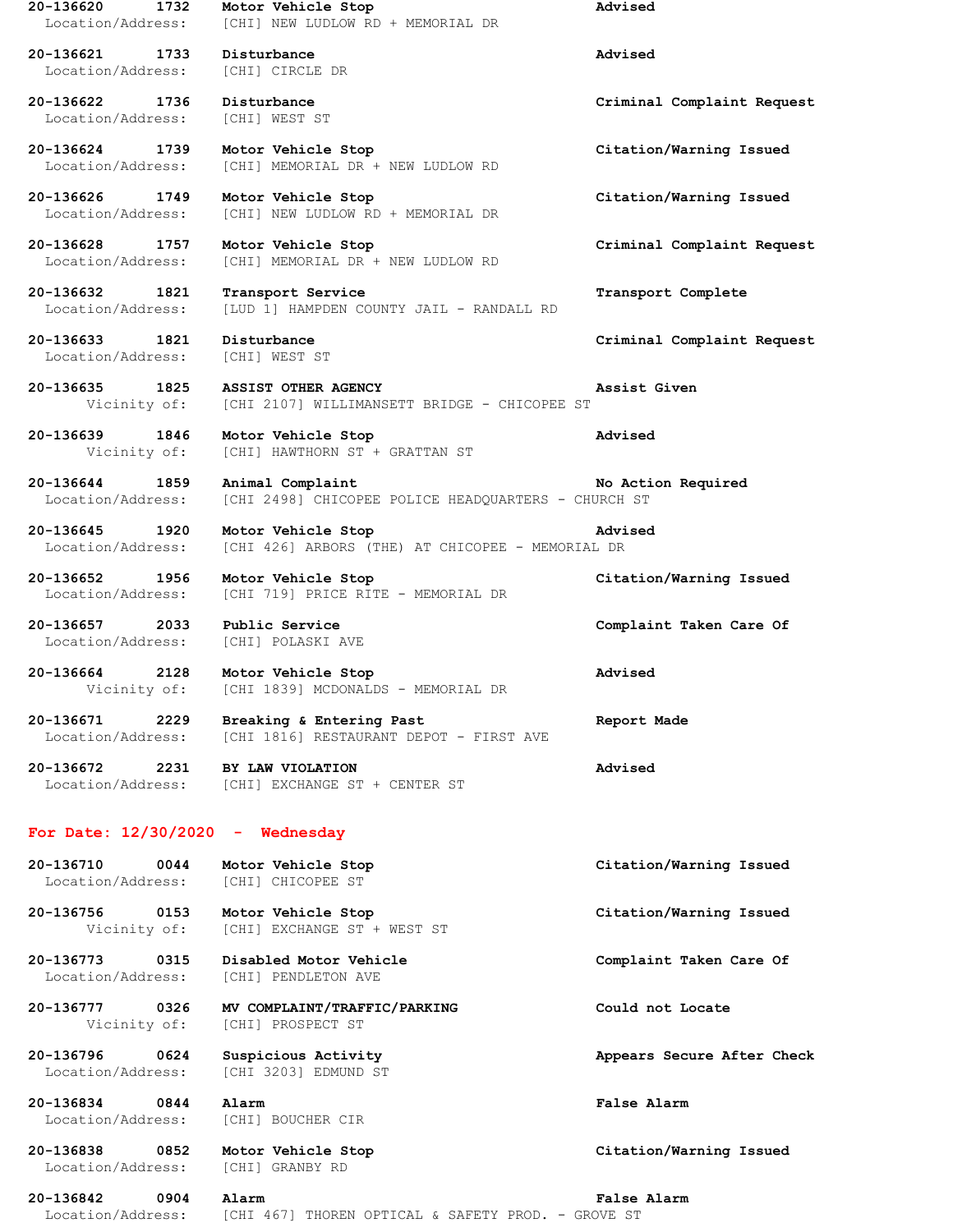| 20-136850<br>Location/Address:      | 0923      | Fraud/Identity Theft<br>[CHI 1662] PRECISION WASH AND DRY - EXCHANGE ST                    | Report Made             |
|-------------------------------------|-----------|--------------------------------------------------------------------------------------------|-------------------------|
| 20-136852 0925<br>Location/Address: |           | Abandoned 911 Call<br>[CHI] MOUNTAINVIEW ST                                                | Advised                 |
| 20-136853 0931<br>Location/Address: |           | Motor Vehicle Stop<br>[CHI] GRANBY RD                                                      | Citation/Warning Issued |
| 20-136861 0953                      | Location: | ASSIST OTHER AGENCY<br>[CHI] RT 291                                                        | Assist Given            |
| 20-136862 0956<br>Location/Address: |           | Motor Vehicle Stop<br>[CHI 958] PION PONTIAC (BOB) - MEMORIAL DR                           | Citation/Warning Issued |
| 20-136868 1007<br>Location/Address: |           | Motor Vehicle Stop<br>[CHI F1345] ALL STAR RENTAL - MEMORIAL DR                            | Citation/Warning Issued |
| 20-136879 1027<br>Location/Address: |           | Motor Vehicle Stop<br>[CHI] MONTGOMERY ST                                                  | Citation/Warning Issued |
| 20-136884 1043<br>Location/Address: |           | Alarm<br>[CHI F1155] CHICOPEE VILLAGE TOWNHOMES - EASTERN DR                               | False Alarm             |
| 20-136885 1052<br>Location/Address: |           | Motor Vehicle Stop<br>[CHI] GRANBY RD                                                      | Citation/Warning Issued |
| 20-136887 1052<br>Location/Address: |           | Abandoned 911 Call<br>[CHI F1155] CHICOPEE VILLAGE TOWNHOMES - EASTERN DR                  | Advised                 |
| 20-136889 1054<br>Location/Address: |           | Harassment/Threats<br>[CHI] EAST ST                                                        | Report Made             |
| 20-136890<br>Location/Address:      | 1109      | Warrant Service<br>[CHI] TAYLOR ST                                                         | Could not Locate        |
| 20-136893 1129<br>Location/Address: |           | Motor Vehicle Stop<br>[CHI] JAMES ST                                                       | Citation/Warning Issued |
| 20-136895<br>Location/Address:      |           | 1141 Fraud/Identity Theft<br>[CHI] GRATTAN ST                                              | Report Made             |
| 20-136896 1143                      |           | Motor Vehicle Stop<br>Location/Address: [CHI] JAMES ST                                     | Citation/Warning Issued |
| 20-136899<br>Location/Address:      | 1201      | Motor Vehicle Stop<br>[CHI] JAMES ST                                                       | Citation/Warning Issued |
| 20-136900<br>Location/Address:      | 1211      | Motor Vehicle Stop<br>[CHI 56] WALGREENS - JAMES ST                                        | Citation/Warning Issued |
| 20-136910 1228<br>Location/Address: |           | Abandoned 911 Call<br>[CHI] FAIRVIEW AVE                                                   | Could not Locate        |
| 20-136911 1229<br>Location/Address: |           | Abandoned 911 Call<br>[CHI] CENTER ST                                                      | Advised                 |
| 20-136916 1259                      | Location: | ASSIST OTHER AGENCY<br>[CHI] SPORTSMANS MARINA                                             | Report Made             |
| 20-136930<br>Location/Address:      | 1342      | Motor Vehicle Stop<br>[CHI] SHERIDAN ST                                                    | Citation/Warning Issued |
| 20-136932<br>Location/Address:      | 1346      | Suspicious Activity<br>[CHI] SOUTH ST                                                      | Complaint Taken Care Of |
| 20-136934 1355<br>Location/Address: |           | Unwanted Party/Undesirable<br>[CHI 1658] THE APARTMENTS AT AMES PRIVILEGE - SPRINGFIELD ST | Advised                 |
| 20-136942<br>Location/Address:      | 1425      | Public Service<br>[CHI 1041] SENTRY UNIFORM - JAMES ST                                     | Complaint Taken Care Of |
| 20-136943<br>Location/Address:      | 1430      | Trespasser/Trespassing<br>[CHI] SOUTH ST                                                   | Complaint Taken Care Of |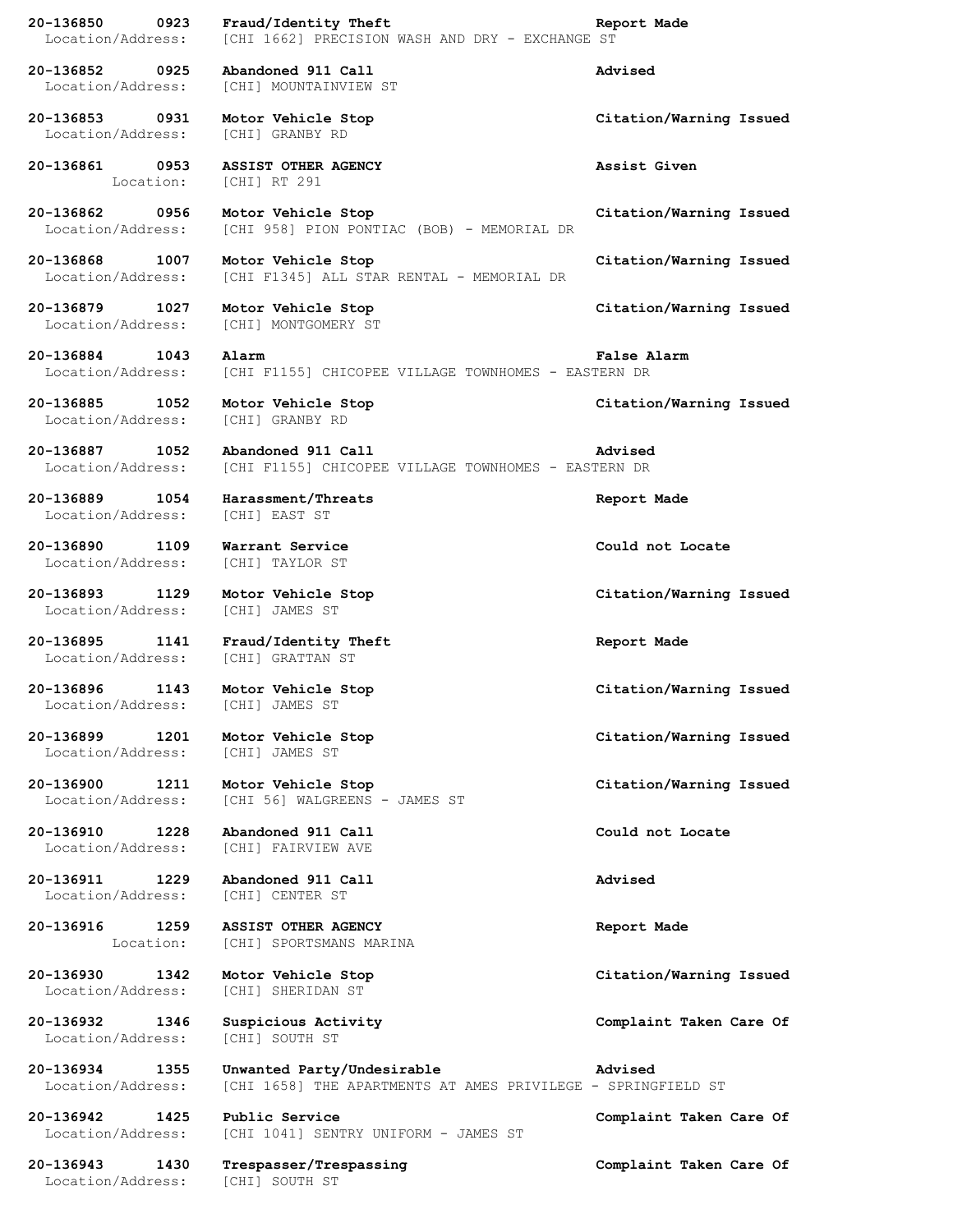Location/Address: [CHI] SOUTH ST

Location/Address: [CHI] DWIGHT ST

Location/Address: [CHI] EASTERN DR

**20-137031 1838 Abandoned 911 Call Could not Locate** Location/Address: [CHI] BROADWAY

**20-136950 1453 Suspicious Activity Complaint Taken Care Of** Location/Address: [CHI 1816] RESTAURANT DEPOT - FIRST AVE

**20-136952 1505 Crash Personal Injury Report Made** Location/Address: [CHI] CHICOPEE ST + OLD CHICOPEE ST

**20-136958 1514 Trespasser/Trespassing Advised**

Location/Address: [CHI 1989] LOVELAND TER

Location/Address: [CHI] CHATEAUGAY ST

**20-136973 1614 Motor Vehicle Stop Citation/Warning Issued** Location/Address: [CHI 1096] ARBOR KIDS, THE - MEMORIAL DR

**20-136976 1617 Shoplifter Report Made** Location/Address: [CHI F661] LIQUORS 44 - MEMORIAL DR

**20-136977 1622 Motor Vehicle Stop Citation/Warning Issued** Location/Address: [CHI 1096] ARBOR KIDS, THE - MEMORIAL DR

**20-136984 1630 Service of a Summons Served in Hand** Location/Address: [CHI 1233] WINDSOR COURT APARTMENTS - MEMORIAL DR

**20-136985 1631 Motor Vehicle Stop Advised** Location/Address: [CHI 1096] ARBOR KIDS, THE - MEMORIAL DR

**20-136994 1655 Larceny Complaint Past Report Made** Location/Address: [CHI] CHATEAUGAY ST

**20-137001 1703 Motor Vehicle Stop Citation/Warning Issued** Location/Address: [CHI] NEW LUDLOW RD + MEMORIAL DR

**20-137004 1713 Motor Vehicle Stop Advised** Location/Address: [CHI] NEW LUDLOW RD + KENDRICK ST

**20-137006 1716 Crash Property Damage Report Made** Location/Address: [CHI 1554] EXCHANGE ST

**20-137007 1722 Motor Vehicle Stop Citation/Warning Issued** Location/Address: [CHI] CHERRYVALE ST

**20-137008 1722 Harassment/Threats Advised**

**20-137009 1723 Public Service Report Made** Location/Address: [CHI 698] U.P.S STORE - MEMORIAL DR

**20-137011 1733 Motor Vehicle Stop Citation/Warning Issued** Location/Address: [CHI] NEW LUDLOW RD + MEMORIAL DR

**20-137012 1736 Abandoned 911 Call Could not Locate** Location/Address: [CHI] EXCHANGE ST

**20-137014 1744 Motor Vehicle Stop Advised** Location/Address: [CHI] NEW LUDLOW RD + MONTCALM ST

**20-137017 1756 Motor Vehicle Stop Advised** Location/Address: [CHI] NEW LUDLOW RD + MEMORIAL DR

**20-137020 1807 Motor Vehicle Stop Advised** Location/Address: [CHI] MEMORIAL AVE + BRITTON ST

**20-137024 1814 Fireworks Complaint Unfounded**

Location/Address: [CHI] CHICOPEE ST

Location/Address: [CHI 1096] ARBOR KIDS, THE - MEMORIAL DR

**20-136965 1545 Crash Property Damage Complaint Taken Care Of**

**20-136970 1604 Fraud/Identity Theft Complaint Taken Care Of**

**20-137028 1837 Disturbance Complaint Taken Care Of**

**20-137032 1842 Motor Vehicle Stop Citation/Warning Issued**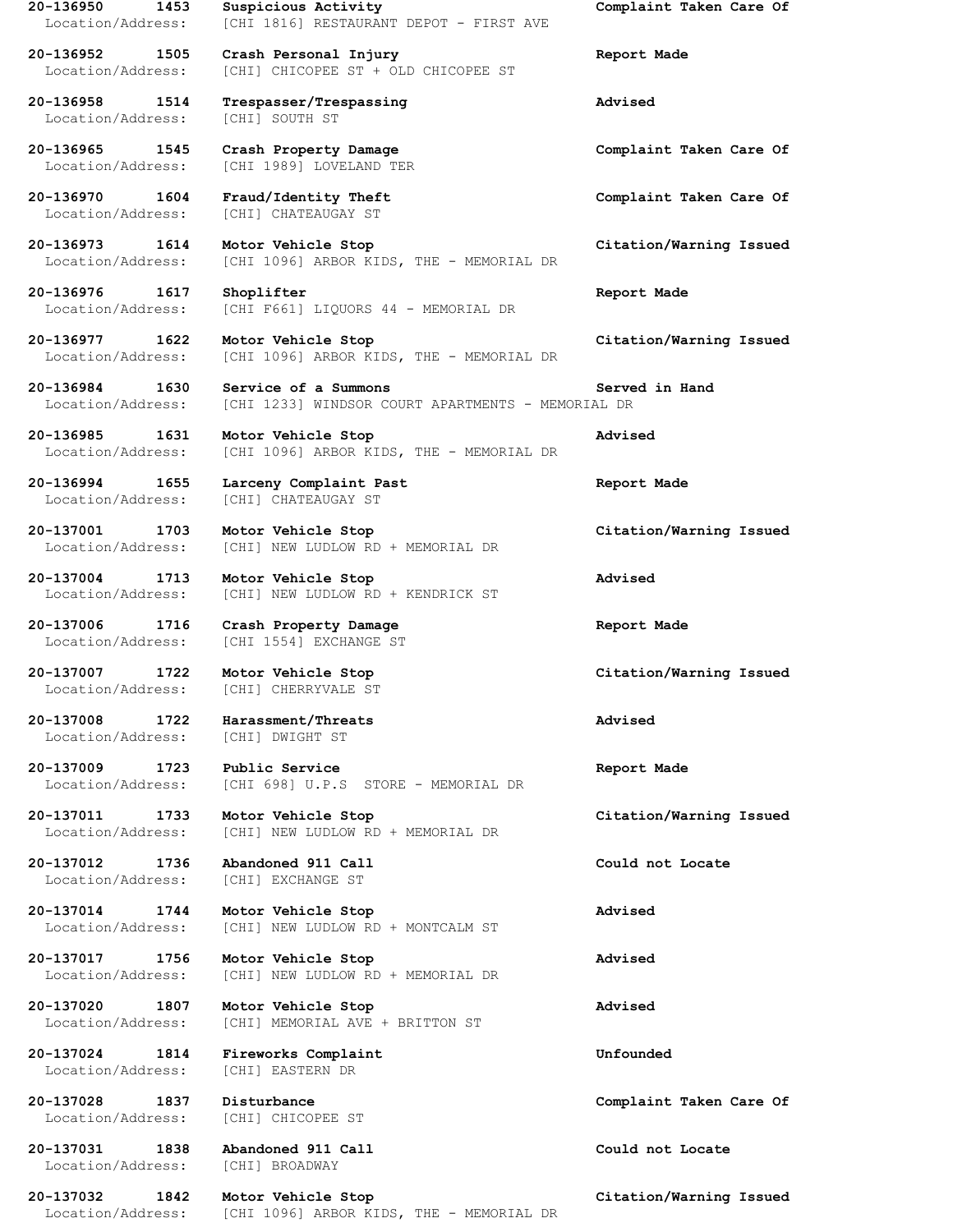**20-137035 1855 Motor Vehicle Stop Citation/Warning Issued** Location/Address: [CHI 1096] ARBOR KIDS, THE - MEMORIAL DR **20-137053 2001 Disturbance Complaint Taken Care Of** Location/Address: [CHI] CHICOPEE ST **20-137054 2004 Trespasser/Trespassing Complaint Taken Care Of** Location/Address: [CHI 919] BIG Y WORLD CLASS MARKETS - MEMORIAL DR **20-137064 2111 Transport Service Transport Complete** Location/Address: [LUD 1] HAMPDEN COUNTY JAIL - RANDALL RD **20-137065 2124 MV COMPLAINT/TRAFFIC/PARKING No Action Required** Location/Address: [CHI] EAST ST **20-137072 2232 Disturbance Unfounded** Location/Address: [CHI F1354] LUCRETIA AVE **For Date: 12/31/2020 - Thursday 20-137098 0034 Motor Vehicle Stop Citation/Warning Issued** Vicinity of: [CHI] 391 RAMP - CENTER ST **20-137156 0241 Motor Vehicle Stop Advised** Vicinity of: [CHI] EAST ST **20-137159 0249 Neighbor/Landlord Dispute Unfounded** Location/Address: [CHI] HAMPDEN ST **20-137169 0501 Abandoned 911 Call Could not Locate** Location/Address: [CHI 850] LINCOLN GROVE - PARK - BROADWAY **20-137173 0602 Alarm False Alarm** Location/Address: [CHI 1189] PIONEER PACKAGING INC - PADGETTE ST **20-137176 0619 Public Service Assist Given** Location/Address: [CHI 1938] SOLDIER ON - VETERAN HOME - MEADOW ST **20-137185 0741 MV COMPLAINT/TRAFFIC/PARKING Unfounded** Location/Address: [CHI] FRONT ST **20-137186 0745 Crash Property Damage Report Made** Location/Address: [CHI 2498] CHICOPEE POLICE HEADQUARTERS - CHURCH ST **20-137201 0820 Disturbance Complaint Taken Care Of** Vicinity of: [CHI 292] AMERICAN LEGION POST 452 - EXCHANGE ST **20-137212 0824 Harassment/Threats Advised** Location/Address: [CHI 1859] WILLIMANSETT (EAST) NURSING HOME - ST ANTHONY ST **20-137208 0838 MV COMPLAINT/TRAFFIC/PARKING No Action Required** Location/Address: [CHI] THOMAS ST **20-137231 0918 Fraud/Identity Theft Report Made** Location/Address: [CHI F1393] CHICK FIL A - MEMORIAL DR **20-137236 0934 Illegal Dumping Report Made** Location/Address: [CHI] KIWI DR **20-137243 1008 Alarm False Alarm** Location/Address: [CHI F646] VOC - STONINA DR **20-137245 1014 Crash Property Damage Report Made** Location/Address: [CHI] LAPA FARM RD **20-137247 1026 Larceny Complaint Past Report Made** Location/Address: [CHI] DALE ST **20-137249 1034 Unwanted Party/Undesirable Complaint Taken Care Of** Location/Address: [CHI F955] QUALITY INN - MEMORIAL DR **20-137275 1148 BY LAW VIOLATION Complaint Taken Care Of**

Vicinity of: [CHI] TELEGRAPH AVE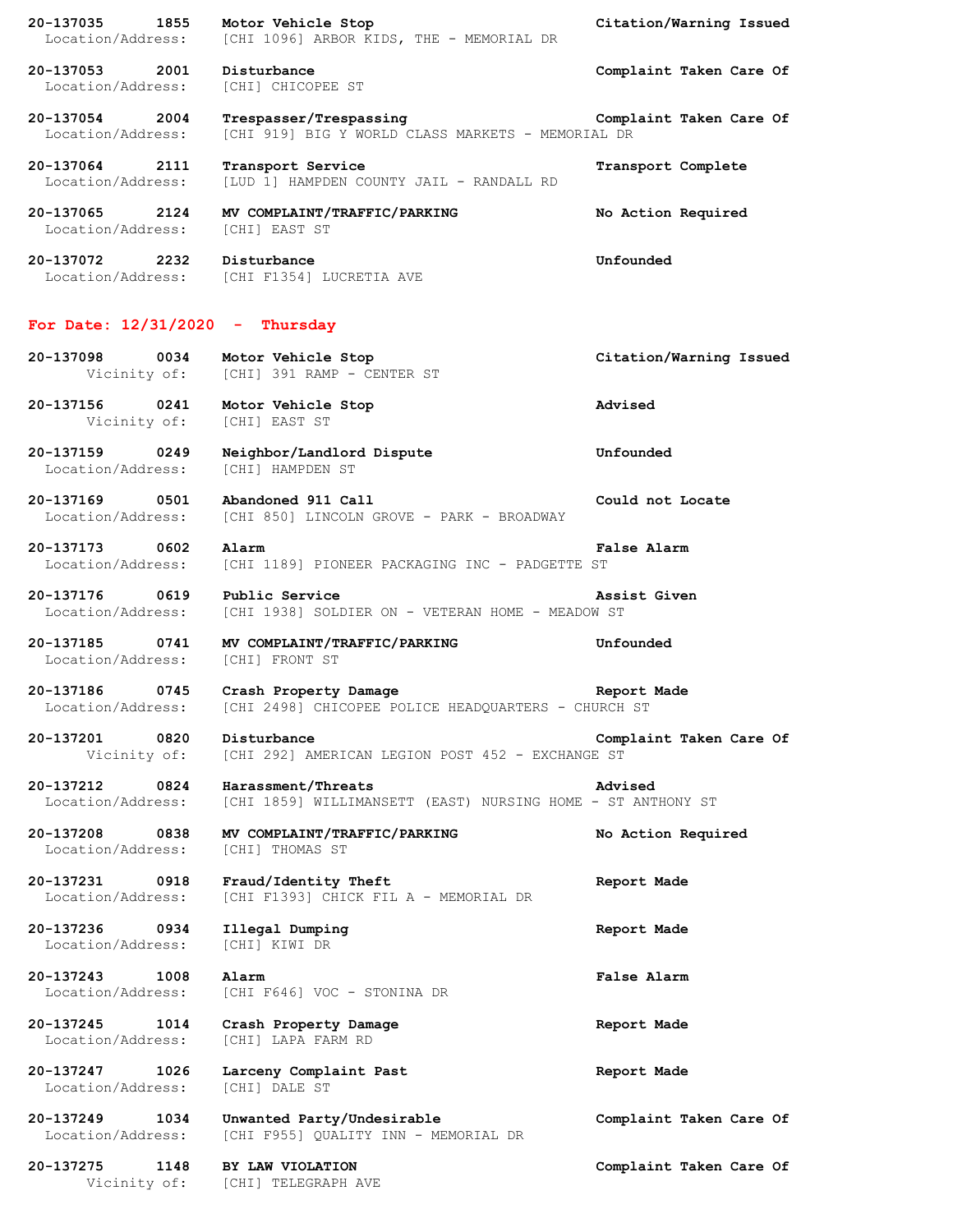**20-137281 1210 Animal Complaint Advised** Location/Address: [CHI] LARIVIERE DR **20-137289 1245 MV COMPLAINT/TRAFFIC/PARKING Complaint Taken Care Of** Location/Address: [CHI XF1590] DUNKIN DONUTS - MCKINSTRY AVE **20-137292 1251 Abandoned 911 Call No Action Required** Location/Address: [CHI 2839] CRESTWOOD ST **20-137302 1321 Disturbance Advised** Location/Address: [CHI 638] BJS WHOLESALE FOOD WAREHOUSE - MEMORIAL DR **20-137313 1418 Disabled Motor Vehicle Could not Locate** Location/Address: [CHI] NEAR BRIDGE - EAST MAIN ST **20-137315 1423 Crash Property Damage Report Made** Location/Address: [CHI] CROSS ST **20-137319 1424 MV COMPLAINT/TRAFFIC/PARKING Advised** Location/Address: [CHI 339] SAFE&SOUND - FULLER RD **20-137321 1431 MV COMPLAINT/TRAFFIC/PARKING Unfounded** Location/Address: [CHI] BELMONT ST **20-137325 1435 Larceny Complaint Past Advised** Location/Address: [CHI] WESTPORT DR **20-137327 1500 Public Service Not Served** Location/Address: [CHI] BELL ST **20-137329 1512 Crash Property Damage Report Made** Location/Address: [CHI 1191] WALMART - MEMORIAL DR **20-137345 1555 Larceny Complaint Past No Action Required** Location/Address: [CHI 1191] WALMART - MEMORIAL DR **20-137358 1622 Disturbance No Action Required** Vicinity of: [CHI F1039] GULF MINI MART - GRATTAN ST **20-137366 1645 MV COMPLAINT/TRAFFIC/PARKING Advised** Vicinity of: [CHI] ASHMONT ST + DALE ST **20-137372 1711 Fireworks Complaint Unfounded** Location/Address: [CHI] QUINCY AVE **20-137374 1726 Crash Property Damage Advised** [CHI 1886] BROTHERS PIZZA - GRATTAN ST **20-137379 1743 MV COMPLAINT/TRAFFIC/PARKING Could not Locate** Vicinity of: [CHI] JAMES ST + BRITTON ST **20-137380 1746 Disturbance Advised** Location/Address: [CHI F162] CENTER ST **20-137384 1753 Alarm Appears Secure After Check** Location/Address: [CHI 1604] BELCHER SCHOOL K-2 - MONTGOMERY ST **20-137387 1801 Breaking & Entering Past Report Made** Location/Address: [CHI] CHESTNUT ST **20-137390 1812 Abandoned 911 Call Assist Given** Location/Address: [CHI] MONTGOMERY ST **20-137391 1817 Abandoned 911 Call Could not Locate** Location/Address: [CHI] PINE ST **20-137394 1831 Motor Vehicle Stop Advised** Location/Address: [CHI] EAST STREET AVE + ROBBINS RD **20-137396 1833 MV COMPLAINT/TRAFFIC/PARKING Unfounded** Vicinity of: [CHI] MANDALAY RD **20-137397 1843 Abandoned 911 Call Could not Locate** Location/Address: [CHI 3326] KIMBALL ST **20-137399 1856 Abandoned 911 Call No Action Required**

Location/Address: [CHI XP2014] CYMAN DR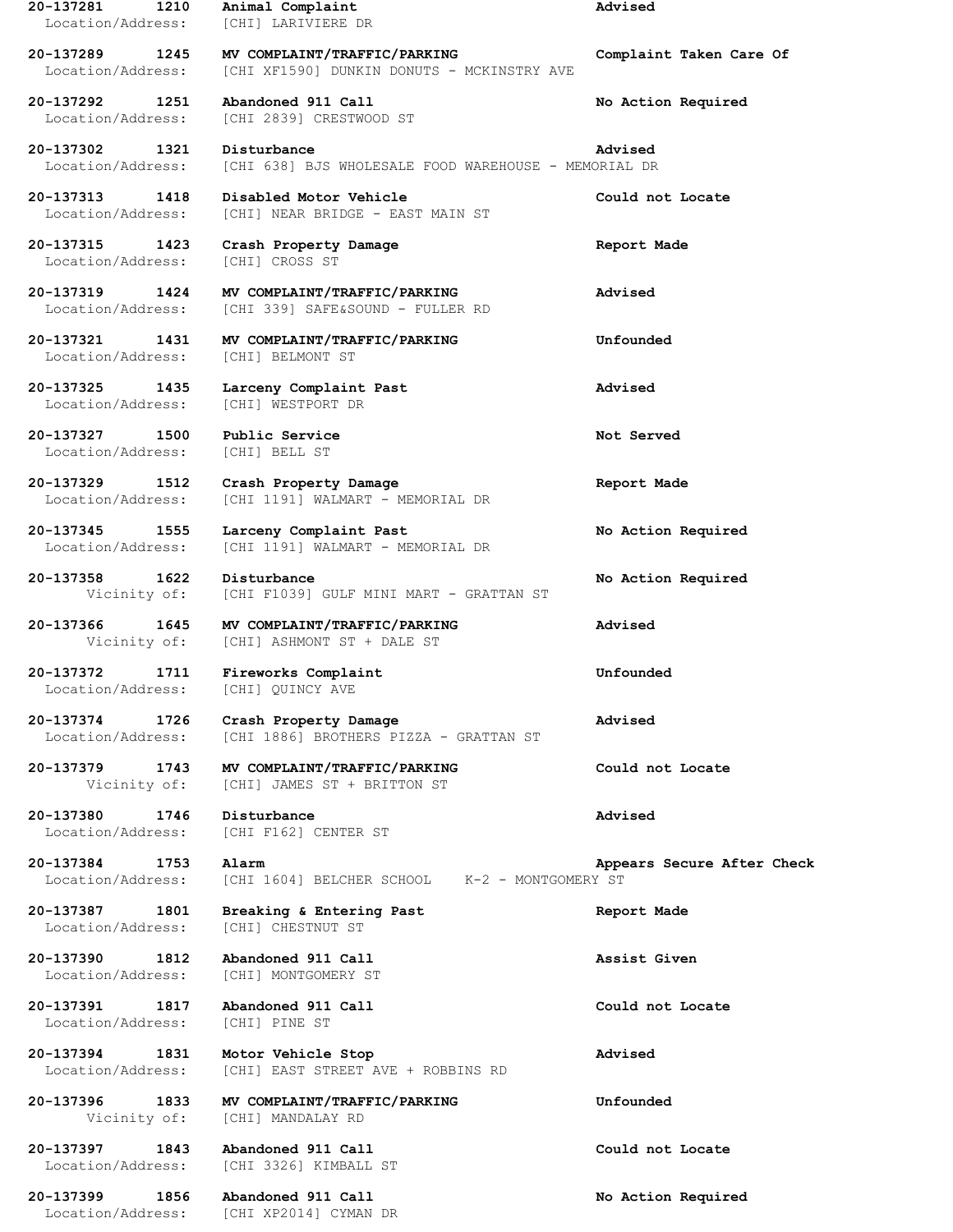**20-137404 1901 Crash Property Damage Criminal Complaint Request** Location/Address: [CHI 574] PRIDE - MONTGOMERY ST

**20-137414 1945 Fireworks Complaint Unfounded** Location/Address: [CHI] CRESCENT DR

**20-137429 2044 Disturbance Advised**

**20-137443 2226 Disturbance Complaint Taken Care Of**

Location/Address: [CHI] ONDRICK DR

**20-137460 2325 Disturbance Unfounded** Location/Address: [CHI] ONDRICK DR

**20-137462 2328 Motor Vehicle Stop Advised** Location/Address: [CHI] MEMORIAL DR + FULLER RD

**20-137411 1934 Motor Vehicle Stop Citation/Warning Issued** Location/Address: [CHI 1191] WALMART - MEMORIAL DR

**20-137424 2022 Motor Vehicle Stop Citation/Warning Issued** Location/Address: [CHI F1393] CHICK FIL A - MEMORIAL DR

Location/Address: [CHI 2981] MT VERNON RD

**20-137435 2116 Motor Vehicle Stop Citation/Warning Issued** Location/Address: [CHI] MEMORIAL DR + PENDLETON AVE

**20-137438 2132 Motor Vehicle Stop Report Made** Location/Address: [CHI F1386] MONRO MUFFLER - MEMORIAL DR

**20-137441 2219 Transport Service Transport Complete** Location/Address: [LUD 1] HAMPDEN COUNTY JAIL - RANDALL RD

Location/Address: [CHI] CHICOPEE ST

**20-137445 2237 Disturbance Advised**

**20-137447 2250 Motor Vehicle Stop Citation/Warning Issued**

Location/Address: [CHI] MEMORIAL DR + FULLER RD

**20-137455 2313 Motor Vehicle Stop Citation/Warning Issued** Location/Address: [CHI F1386] MONRO MUFFLER - MEMORIAL DR

**20-137464 2333 Motor Vehicle Stop Arrest Made** Location/Address: [CHI] MEMORIAL DR + MONTGOMERY ST

**20-137469 2349 Disturbance Advised** Location/Address: [CHI F3001] KIRBY SCHOOL APARTMENTS - MCKINSTRY AVE

## **For Date: 01/01/2021 - Friday**

Location/Address: [CHI] ONDRICK DR

| $21 - 3$<br>Location/Address: [CHI] PLANTE CIR         | 0006 Disturbance                                        | Could not Locate |
|--------------------------------------------------------|---------------------------------------------------------|------------------|
| $21 - 4$<br>0008<br>Location/Address: [CHI] ONDRICK DR | Disturbance                                             | Advised          |
| $21 - 6$<br>0011                                       | Disturbance<br>Vicinity of: [CHI] MELLINGER LN          | Unfounded        |
| $21 - 11$<br>0017                                      | Disturbance<br>Vicinity of: [CHI] RAVINE ST             | Could not Locate |
| $21 - 10$<br>0018<br>Location/Address:                 | Disturbance<br>[CHI F1220] TWIN OAKS CONDO - JOHNSON RD | Unfounded        |
| $21 - 12$                                              | 0024 Disturbance<br>Vicinity of: [CHI] EASTERN DR       | Advised          |
| $21 - 19$<br>Location/Address: [CHI] GRAPE ST          | 0045 Disturbance                                        | Advised          |
| $21 - 25$<br>0105                                      | Disturbance                                             | Advised          |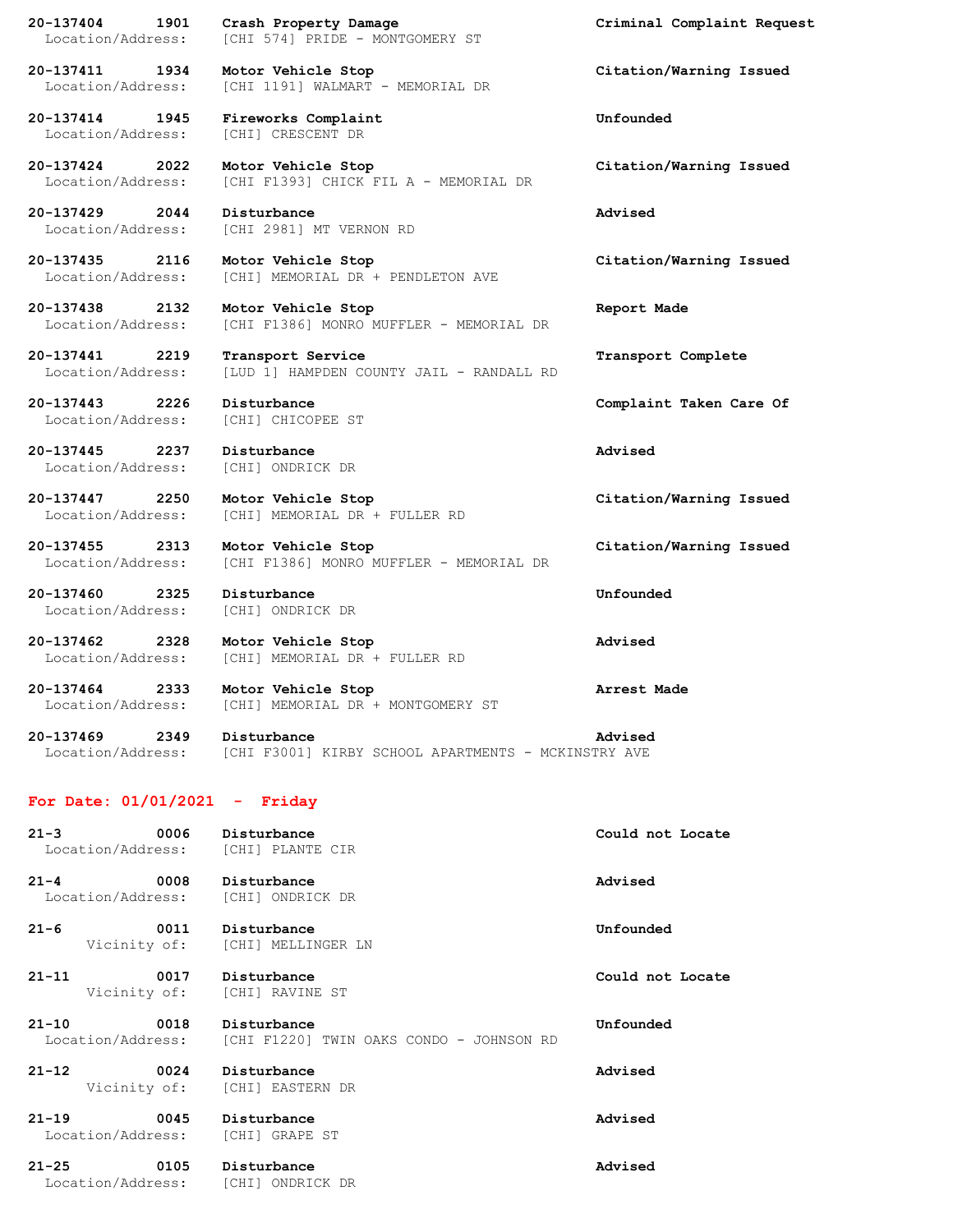**21-28 0113 Disturbance Advised** Location/Address: [CHI] GRAPE ST **21-36 0136 Transport Service Transport Complete** Location/Address: [LUD 1] HAMPDEN COUNTY JAIL - RANDALL RD **21-38 0142 Disturbance Advised** Location/Address: [CHI] ABBEY ST **21-40 0158 Disturbance Advised** Location/Address: [CHI] GRAPE ST **21-47 0244 Motor Vehicle Stop Arrest Made** Location/Address: [CHI 188] PRIDE SERVICE STATION - CHICOPEE ST **21-51 0303 Transport Service Transport Complete** Location/Address: [HOY F1] HOLYOKE HOSPITAL - BEECH ST **21-58 0342 Abandoned 911 Call Appears Secure After Check** Location/Address: [CHI] CRESCENT DR **21-59 0342 Disturbance Could not Locate** Vicinity of: [CHI] GRAPE ST **21-61 0353 Suspicious Activity Could not Locate** Location/Address: [CHI] DEJORDY LN **21-68 0607 Motor Vehicle Stop Criminal Complaint Request** Location/Address: [CHI 718] CVS 693 - MEMORIAL DR **21-69 0612 Transport Service Transport Complete** Location/Address: [HOY F1] HOLYOKE HOSPITAL - BEECH ST **21-71 0624 Alarm Appears Secure After Check** Location/Address: [CHI 1722] ALDI - MEMORIAL DR **21-72 0624 MV COMPLAINT/TRAFFIC/PARKING Report Made** Location/Address: [CHI] TAYLOR ST **21-74 0648 Warrant Service Could not Locate** Location/Address: [CHI] PLANTE CIR **21-115 1015 Neighbor/Landlord Dispute Advised** Location/Address: [CHI F1120] CANTERBURY ARMS APTS - EAST MAIN ST **21-130 1133 Larceny Complaint Past Advised** Location/Address: [CHI] DOROTHY AVE **21-129 1137 Investigation/Follow Up Report Made** Location/Address: [CHI] TAYLOR ST **21-138 1201 Motor Vehicle Stop Citation/Warning Issued** Location/Address: [CHI F1345] ALL STAR RENTAL - MEMORIAL DR **21-139 1207 Motor Vehicle Stop Citation/Warning Issued** Location/Address: [CHI F1345] ALL STAR RENTAL - MEMORIAL DR **21-140 1207 Motor Vehicle Stop Citation/Warning Issued** Location/Address: [CHI] EAST MAIN ST + ROBBINS RD **21-143 1221 SOLICITING Advised** Location/Address: [CHI 1325] APPLEBEE'S - MEMORIAL DR **21-150 1230 Larceny Complaint Past Advised** Location/Address: [CHI] BENOIT CIR **21-148 1231 Motor Vehicle Stop Citation/Warning Issued** Location/Address: [CHI F1345] ALL STAR RENTAL - MEMORIAL DR **21-151 1243 Motor Vehicle Stop Appears Secure After Check** Location/Address: [CHI F1345] ALL STAR RENTAL - MEMORIAL DR **21-153 1248 Disturbance Arrest Made** Location/Address: [CHI] CHICOPEE ST **21-154 1252 Motor Vehicle Stop Citation/Warning Issued** Location/Address: [CHI] MEMORIAL DR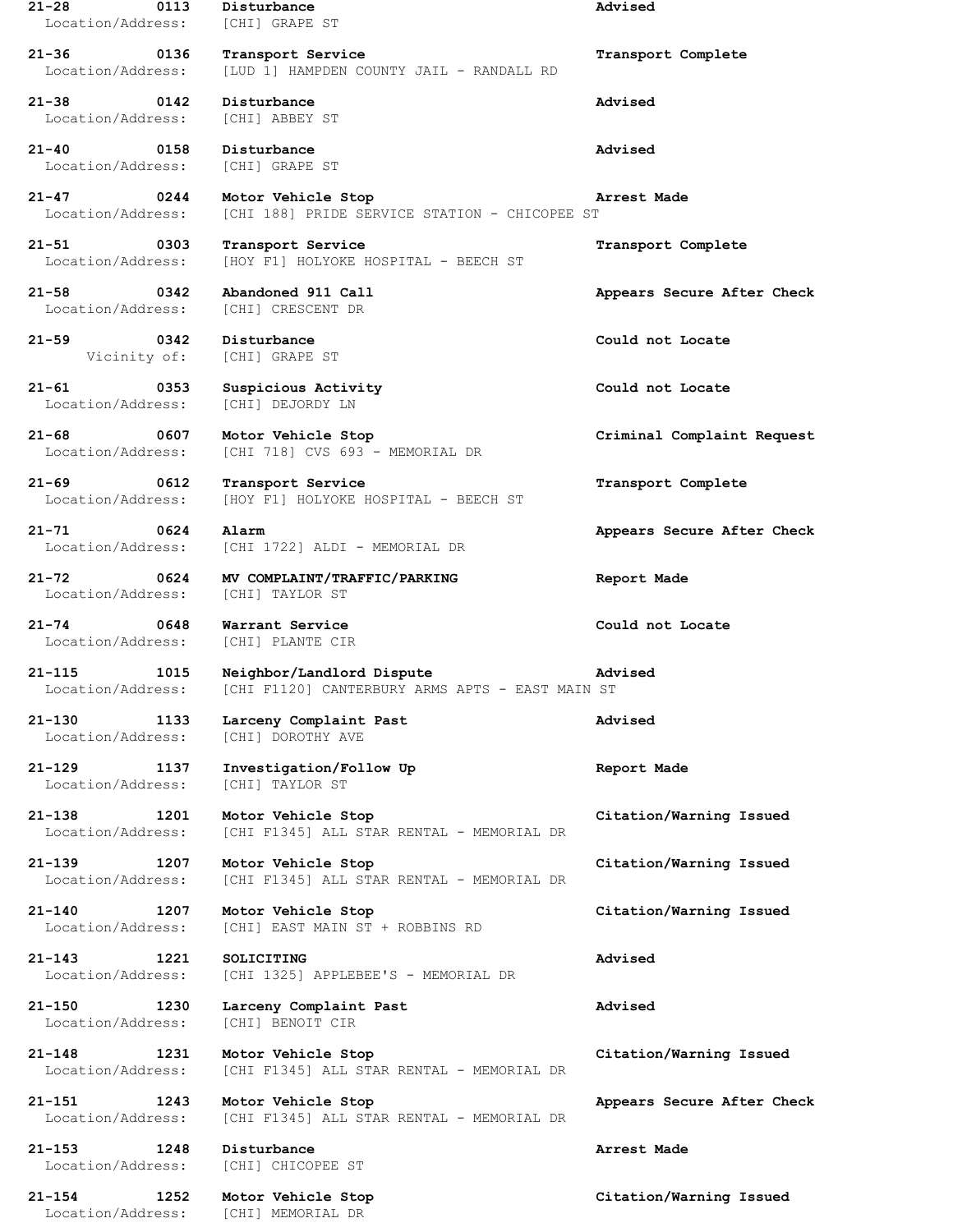| 21-156 1308<br>Location/Address:                                       | Motor Vehicle Stop<br>[CHI 660] OCEAN STATE JOB LOT - MEMORIAL DR                  | Citation/Warning Issued |
|------------------------------------------------------------------------|------------------------------------------------------------------------------------|-------------------------|
| 21-158 1317 Abandoned 911 Call<br>Location/Address: [CHI] ACREBROOK DR |                                                                                    | No Action Required      |
| 21-162 1335 Motor Vehicle Stop<br>Location/Address:                    | [CHI] MEMORIAL DR                                                                  | Citation/Warning Issued |
| 21-165 1357<br>Location/Address:                                       | Motor Vehicle Stop<br>[CHI F1345] ALL STAR RENTAL - MEMORIAL DR                    | Citation/Warning Issued |
| 21-166 1358<br>Location/Address:                                       | Crash Property Damage<br>[CHI] DALLAIRE AVE                                        | Report Made             |
| 21-171 1413 Motor Vehicle Stop                                         | Location/Address: [CHI F1345] ALL STAR RENTAL - MEMORIAL DR                        | Citation/Warning Issued |
| 21-172 1422<br>Location/Address:                                       | Motor Vehicle Stop<br>[CHI F1345] ALL STAR RENTAL - MEMORIAL DR                    | Citation/Warning Issued |
| 21-174 1424<br>Location/Address:                                       | Mal Damage/VANDALISM-Past<br>[CHI F1186] MONTCALM HEIGHTS - MONTCALM ST            | Report Made             |
| 21-178 1447<br>Location/Address:                                       | Motor Vehicle Stop<br>[CHI F1345] ALL STAR RENTAL - MEMORIAL DR                    | Citation/Warning Issued |
| 21-182 1504 Motor Vehicle Stop                                         | Location/Address: [CHI] MEMORIAL DR + WESTOVER RD                                  | Citation/Warning Issued |
| 21-187 1514 Motor Vehicle Stop<br>Location/Address: [CHI] MEMORIAL DR  |                                                                                    | Citation/Warning Issued |
| 21-189 1529 Motor Vehicle Stop<br>Location/Address:                    | [CHI] MEMORIAL DR + WESTOVER RD                                                    | Citation/Warning Issued |
| 21-202 1604 Public Service                                             | Location/Address: [CHI 2259] ABBEY MEMORIAL DR                                     | Complaint Taken Care Of |
| 1613 Disturbance<br>21-206<br>Vicinity of: [CHI] RIVERS AVE            |                                                                                    | Unfounded               |
| 21-213 1627 Abandoned 911 Call<br>Location/Address: [CHI] JOHN ST      |                                                                                    | No Action Required      |
| 21-221 1643<br>Location/Address:                                       | Motor Vehicle Stop<br>[CHI F208] CAVALIER RESTAURANT, ALCOA CATERING - CHICOPEE ST | Citation/Warning Issued |
| 21-231 1701<br>Location/Address:                                       | Transport Service<br>[LUD 1] HAMPDEN COUNTY JAIL - RANDALL RD                      | Transport Complete      |
| 21-232 1702<br>Location/Address:                                       | Transport Service<br>[LUD 1] HAMPDEN COUNTY JAIL - RANDALL RD                      | Transport Complete      |
| 1703<br>21-233                                                         | Service of a Summons<br>Location/Address: [CHI F1479] EMERSON ST                   | Served in Hand          |
| 21-236 1710 Disturbance                                                | Vicinity of: [CHI] FOREST ST                                                       | Advised                 |
| 21-237 1712 Disturbance<br>Location/Address: [CHI] MEMORIAL DR         |                                                                                    | Advised                 |
| 21-248 1755<br>Location/Address:                                       | Public Service<br>[CHI] MURPHY CT                                                  | No Action Required      |
| 1806<br>21-250                                                         | Suspicious Activity<br>Vicinity of: [CHI] CHICOPEE ST                              | Could not Locate        |
| 21-252<br>1810                                                         | Crash Personal Injury<br>Vicinity of: [CHI] EAST ST + MUZZY ST                     | Report Made             |
| 21-255<br>1819<br>Location/Address: [CHI] VALLEY VIEW CT               | Disturbance                                                                        | Advised                 |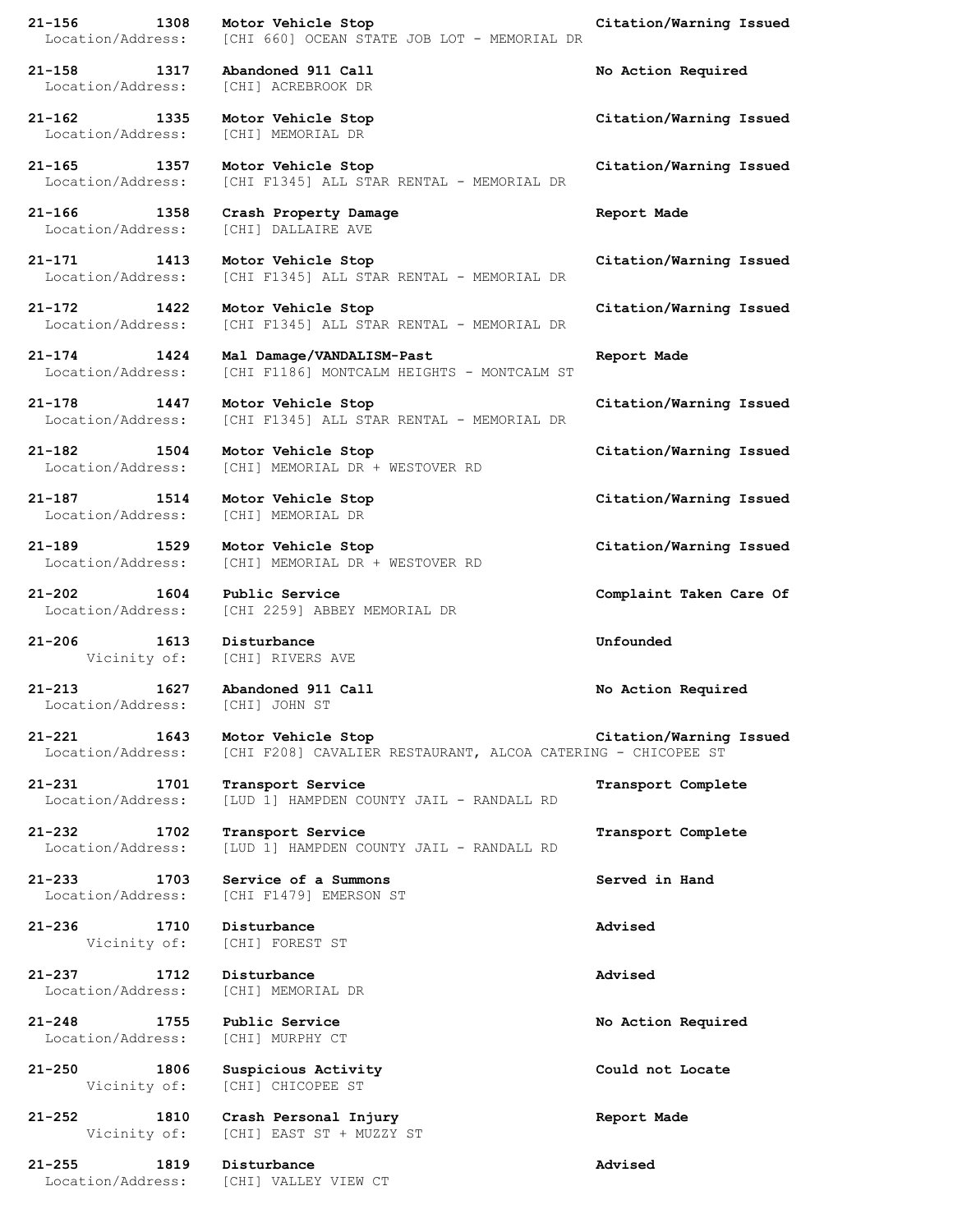| $21 - 268$<br>1914<br>Location/Address:          | Alarm<br>[CHI 269] JENROSE WINES & LIQUORS - CHICOPEE ST                              | Appears Secure After Check |
|--------------------------------------------------|---------------------------------------------------------------------------------------|----------------------------|
| $21 - 275$<br>1937<br>Vicinity of: [CHI] OLEA ST | Crash Property Damage                                                                 | Report Made                |
| 21-276 1953<br>Location/Address:                 | Motor Vehicle Stop<br>[CHI] MEMORIAL DR + MONTGOMERY ST                               | Criminal Complaint Request |
| 21-278<br>1955<br>Location/Address:              | Disabled Motor Vehicle<br>[CHI] EAST MAIN ST                                          | Could not Locate           |
| 21-280 2011<br>Location/Address:                 | Disturbance<br>[CHI] SCHOOL ST                                                        | Could not Locate           |
| 21-287 2055<br>Location/Address:                 | Motor Vehicle Stop<br>[CHI] MEMORIAL DR + FULLER RD                                   | Citation/Warning Issued    |
| 2106<br>21-290<br>Location/Address:              | Disturbance<br>[CHI F163] RUMBLE SEAT LOUNGE - SPRINGFIELD ST                         | Complaint Taken Care Of    |
| 21-292 2112<br>Location/Address:                 | MV COMPLAINT/TRAFFIC/PARKING<br>[CHI] JAMROG DR                                       | Unfounded                  |
| $21 - 298$<br>2144<br>Location/Address:          | Suspicious Activity<br>[CHI 1533] PRIDE TRUCK STOP - BURNETT RD                       | Assist Given               |
| 21-300 2153<br>Location/Address:                 | Disturbance<br>[CHI] WILDERMERE ST                                                    | Could not Locate           |
| $21 - 302$<br>2155<br>Location/Address:          | Transport Service<br>[LUD 1] HAMPDEN COUNTY JAIL - RANDALL RD                         | Transport Complete         |
| 21-301 2156<br>Location/Address:                 | Transport Service<br>[LUD 1] HAMPDEN COUNTY JAIL - RANDALL RD                         | Transport Complete         |
| 21-304 2200<br>Location/Address:                 | Alarm<br>[CHI F163] RUMBLE SEAT LOUNGE - SPRINGFIELD ST                               | Appears Secure After Check |
| $21 - 305$<br>2200<br>Location/Address:          | Transport Service<br>[CHI F182] HAMPDEN COUNTY WOMANS HOUSE OF CORRECTION - CENTER ST | Transport Complete         |
| 21-307<br>2221<br>Vicinity of:                   | MV COMPLAINT/TRAFFIC/PARKING<br>[CHI] JAMROG DR                                       | Unfounded                  |
| 21-309 2234<br>Location/Address:                 | Warrant Service<br>[CHI] DORRANCE ST                                                  | Not Served                 |
| 21-311 2239<br>Location/Address:                 | Motor Vehicle Stop<br>[CHI] BRIDGE ST                                                 | Citation/Warning Issued    |
| $21 - 320$<br>2300<br>Location:                  | ASSIST OTHER AGENCY<br>[CHI 104] WOODBRIGDE ROAD - SOUTH HADLEY                       | Assist Given               |
| $21 - 324$<br>2356                               | Suspicious Activity<br>Location/Address: [CHI 107306280] MCKINSTRY AVE                | Advised                    |
| For Date: $01/02/2021$ - Saturday                |                                                                                       |                            |
| 0004<br>$21 - 329$<br>Location/Address:          | Disturbance<br>[CHI 3259] JEAN CIR                                                    | Arrest Made                |
| 21-369 0216<br>Location/Address:                 | Transport Service<br>[HOY F1] HOLYOKE HOSPITAL - BEECH ST                             | Transport Complete         |
| 21-391<br>0431<br>Location/Address:              | Transport Service<br>[LUD 1] HAMPDEN COUNTY JAIL - RANDALL RD                         | Transport Complete         |
| 0501<br>$21 - 400$<br>Location:                  | Transport Service<br>[CHI] CHICOPEE - SPRINGFIELD LINE @ 711                          | Transport Complete         |
| 21-402 0509<br>Location/Address:                 | Public Service<br>[CHI 2107] WILLIMANSETT BRIDGE - CHICOPEE ST                        | Transport Complete         |
| $21 - 415$<br>0648                               | Disabled Motor Vehicle                                                                | Assist Given               |

Vicinity of: [CHI 174] CENTER ST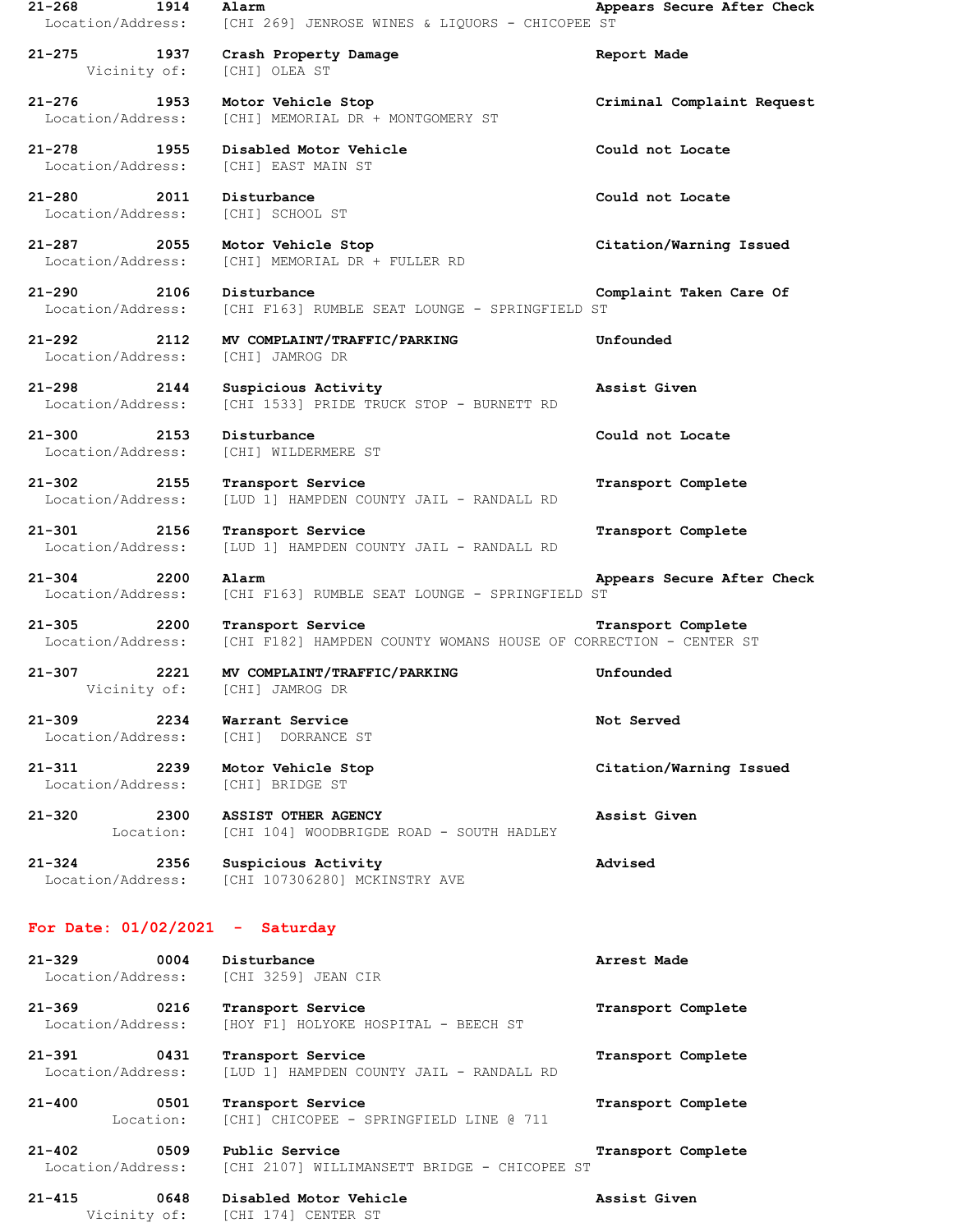| $\sim$ 0726<br>21-421<br>Location/Address: | Alarm<br>[CHI] KEDDY BLVD                                               | Appears Secure After Check |
|--------------------------------------------|-------------------------------------------------------------------------|----------------------------|
| 21-427 0805<br>Location/Address:           | Suspicious Activity<br>[CHI] VOLPE DR                                   | Advised                    |
| $21 - 450$<br>0906<br>Location/Address:    | Abandoned 911 Call<br>[CHI 647] BURGER KING - MEMORIAL DR               | No Action Required         |
| 21-454 0918<br>Location/Address:           | Investigation/Follow Up<br>[CHI 1394] WALGREENS DRUGS STORE - GRANBY RD | Could not Locate           |
| 21-459<br>0928<br>Location/Address:        | Fraud/Identity Theft<br>[CHI] ROCHESTER ST                              | Report Made                |
| $21 - 461$ 0934<br>Location/Address:       | Public Service<br>[CHI] ST JAMES AVE                                    | Advised                    |
| 21-480<br>1030<br>Location/Address:        | Abandoned 911 Call<br>[CHI 907] TACO BELL - MEMORIAL DR                 | No Action Required         |
| 21-485<br>1049<br>Location/Address:        | Disturbance<br>[CHI 565] MCDONALDS - MEADOW ST                          | Could not Locate           |
| 21-497<br>1148<br>Location/Address:        | Abandoned 911 Call<br>[CHI] ELMER DR                                    | No Action Required         |
| $21 - 507$<br>1231<br>Location/Address:    | Crash Property Damage<br>[CHI 1191] WALMART - MEMORIAL DR               | Report Made                |
| $21 - 509$<br>1236<br>Location/Address:    | ASSIST OTHER AGENCY<br>[SOW] BERKSHIRE AVE                              | Report Made                |
| 21-514<br>1317<br>Location/Address:        | Harassment/Threats<br>[CHI] NARRAGANSETT BLVD                           | Report Made                |
| $21 - 518$<br>1320<br>Location/Address:    | Crash Property Damage<br>[CHI] PROSPECT ST                              | Report Made                |
| $21 - 522$<br>1349<br>Location/Address:    | Public Service<br>[CHI] COLLEGE ST                                      | Advised                    |
| 1405<br>21-525<br>Location/Address:        | Mal Damage/VANDALISM-Past<br>[CHI] NAOMI ST                             | Report Made                |
| $21 - 527$<br>1414<br>Location/Address:    | Larceny Complaint Past<br>[CHI F1243] - EAST MAIN ST                    | Report Made                |
| 21-531<br>1423<br>Location/Address:        | Neighbor/Landlord Dispute<br>[CHI] MONTGOMERY ST                        | Advised                    |
| $21 - 534$<br>1452<br>Location/Address:    | Disturbance<br>[CHI] RIVERVIEW PL                                       | Could not Locate           |
| 21-545<br>1552<br>Vicinity of:             | Crash Property Damage<br>[CHI 670] CUMBERLAND FARMS - MEMORIAL DR       | Report Made                |
| $21 - 559$<br>1635<br>Location/Address:    | Transport Service<br>[LUD 1] HAMPDEN COUNTY JAIL - RANDALL RD           | Transport Complete         |
| $21 - 562$<br>1644<br>Location/Address:    | Alarm<br>[CHI 152] WESTFIELD BANK MORTGAGE/LOANS - EXCHANGE ST          | Appears Secure After Check |
| 21-568<br>1700<br>Location/Address:        | Disturbance<br>[CHI] DWIGHT ST                                          | Advised                    |
| 21-570<br>1710<br>Vicinity of:             | MV COMPLAINT/TRAFFIC/PARKING<br>[CHI] HAMPDEN ST                        | Could not Locate           |
| 21-571<br>1716<br>Location/Address:        | Abandoned 911 Call<br>[CHI XP1975] - DAKOTA DR                          | No Action Required         |
| 21-580<br>1803<br>Location/Address:        | Suspicious Activity<br>[CHI] SOUTH ST                                   | Complaint Taken Care Of    |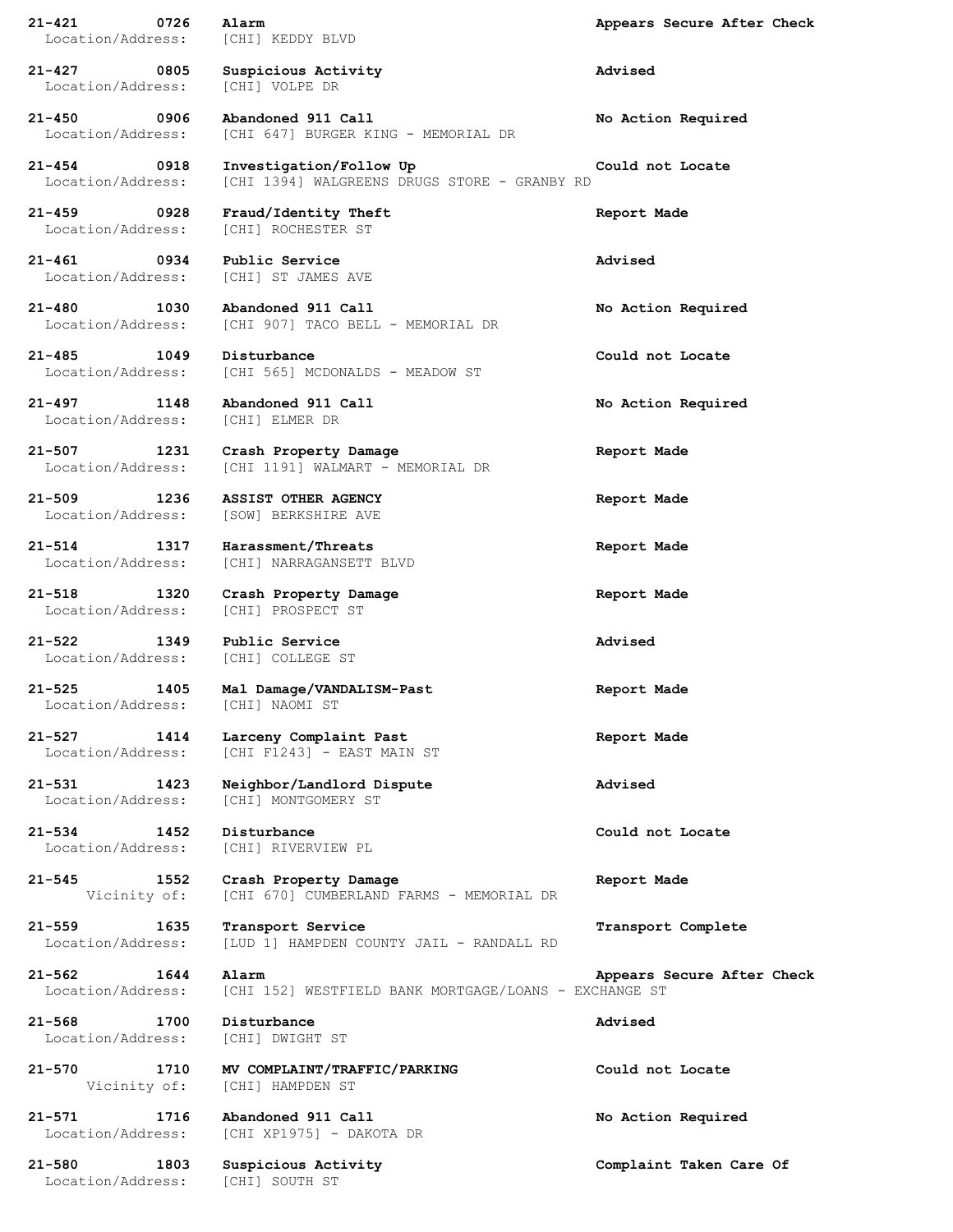**21-586 1819 Crash Property Damage Report Made** Location/Address: [CHI] CENTER ST + UNION ST **21-593 1900 Abandoned 911 Call Could not Locate** Vicinity of: [CHI] FRONT ST **21-597 1931 Missing Person Report Made** Location/Address: [CHI] BROADWAY **21-600 1949 MV COMPLAINT/TRAFFIC/PARKING Complaint Taken Care Of** [CHI] MCKINSTRY AVE **21-601 1950 Warrant Service Could not Locate** Location/Address: [CHI 1765] DORRANCE ST **21-603 1955 Motor Vehicle Stop Citation/Warning Issued** Location/Address: [CHI] MEMORIAL DR + FULLER RD **21-607 2005 Motor Vehicle Stop Citation/Warning Issued** Location/Address: [CHI] MEMORIAL DR + FULLER RD **21-609 2025 Motor Vehicle Stop Citation/Warning Issued** Location/Address: [CHI] MEMORIAL DR + FULLER RD **21-611 2037 MV COMPLAINT/TRAFFIC/PARKING Unfounded** Vicinity of: [CHI] CHICOPEE ST + LESLIE ST **21-613 2053 Motor Vehicle Stop Citation/Warning Issued** Location/Address: [CHI F1393] CHICK FIL A - MEMORIAL DR **21-614 2056 Motor Vehicle Stop Advised** Location/Address: [CHI 188] PRIDE SERVICE STATION - CHICOPEE ST **21-618 2113 Motor Vehicle Stop Citation/Warning Issued** Location/Address: [CHI 730] TOWN FAIR TIRE CENTERS INC - MEMORIAL DR **21-623 2137 Disabled Motor Vehicle Assist Given** Location/Address: [CHI] EAST ST **21-628 2215 Harassment/Threats Report Made** Location/Address: [CHI] SOUTHERN DR **21-630 2222 Motor Vehicle Stop Citation/Warning Issued** Location/Address: [CHI] MEMORIAL DR + FULLER RD **21-642 2332 Motor Vehicle Stop Arrest Made** [CHI 638] BJS WHOLESALE FOOD WAREHOUSE - MEMORIAL DR **For Date: 01/03/2021 - Sunday 21-655 0022 Disturbance Advised** Location/Address: [CHI] BOIVIN TER **21-664 0034 Abandoned 911 Call Could not Locate** Vicinity of: [CHI] LORETTA ST **21-665 0041 MV COMPLAINT/TRAFFIC/PARKING Complaint Taken Care Of** Vicinity of: [CHI F122] SALTER COLLEGE - SHAWINIGAN DR **21-668 0048 Traffic Assignment No Action Required** Location/Address: [CHI] CENTER ST **21-669 0055 Motor Vehicle Stop Citation/Warning Issued** Vicinity of: [CHI] SHAWINIGAN DR **21-671 0057 Motor Vehicle Stop Citation/Warning Issued** Location/Address: [CHI 731] NORTH CHINA RESTAURANT - MEMORIAL DR **21-672 0057 Motor Vehicle Stop Complaint Taken Care Of** Vicinity of: [CHI 731] NORTH CHINA RESTAURANT - MEMORIAL DR **21-680 0119 Motor Vehicle Stop Criminal Complaint Request** Vicinity of: [CHI 366] HIGHLAND FARMS - CHICOPEE ST **21-684 0134 Transport Service Transport Complete**

Location/Address: [LUD 1] HAMPDEN COUNTY JAIL - RANDALL RD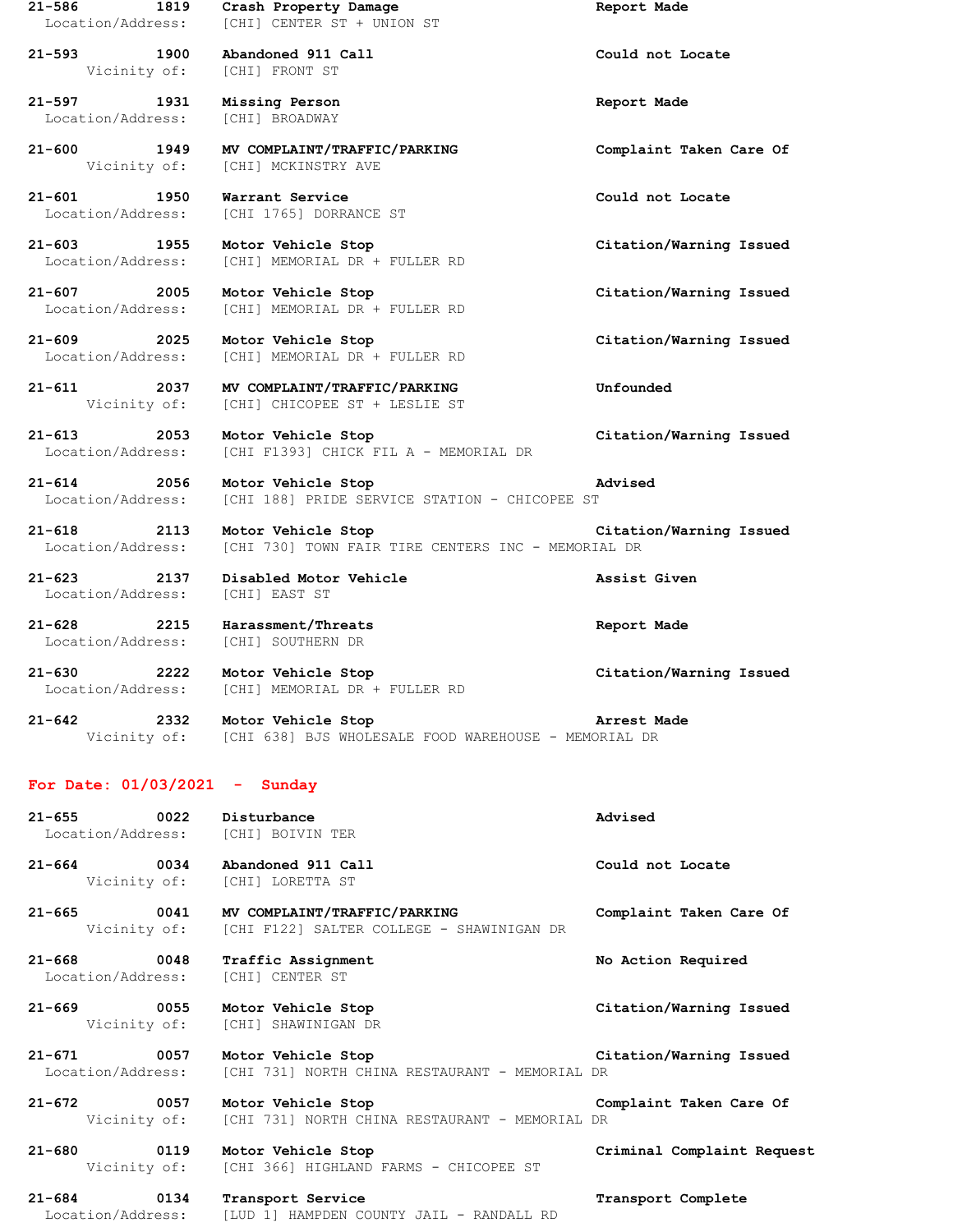**21-687 0138 Motor Vehicle Stop Advised** Vicinity of: [CHI] GRATTAN ST + HEARTHSTONE TER

**21-695 0201 Motor Vehicle Stop Citation/Warning Issued** Location/Address: [CHI] GRANBY RD + SUNFLOWER AVE

**21-696 0201 Disturbance Advised** Vicinity of: [CHI] CRESCENT DR + SOUTHERN DR

**21-699 0205 Suspicious Activity Complaint Taken Care Of** Location/Address: [CHI] SERGEANT AVE + CIRCLE DR

**21-704 0232 Motor Vehicle Stop Citation/Warning Issued** Location/Address: [CHI] CHICOPEE ST

**21-708 0244 Transport Service Transport Complete** Location/Address: [CHI] MYRTLE ST

**21-712 0253 Motor Vehicle Stop Citation/Warning Issued** Location/Address: [CHI] GRATTAN ST + BRIDGE ST

**21-718 0311 Transport Service Transport Complete** Location/Address: [LUD 1] HAMPDEN COUNTY JAIL - RANDALL RD

**21-725 0343 Motor Vehicle Stop Criminal Complaint Request** Location/Address: [CHI] GRATTAN ST + DALLAIRE AVE

**21-760 0656 Motor Vehicle Stop Citation/Warning Issued** Location/Address: [CHI 728] MCDONALDS - MEMORIAL DR

**21-763 0722 Motor Vehicle Stop Citation/Warning Issued** Location/Address: [CHI] MONTGOMERY ST + GRANBY RD

**21-764 0724 Alarm False Alarm** Location/Address: [CHI] MONROE ST

**21-767 0738 Crash Property Damage Report Made** Location/Address: [CHI] OAKWOOD ST

Location/Address: [CHI 1096] ARBOR KIDS, THE - MEMORIAL DR

Location/Address: [CHI] MONTGOMERY ST

**21-789 0848 MV COMPLAINT/TRAFFIC/PARKING No Action Required** Location/Address: [CHI] THOMAS ST

Location/Address: [CHI] GRANBY RD

Location/Address: [CHI 449] CVS 2339 - GRANBY RD

Location/Address: [CHI] EASTERN DR

**21-809 1014 Motor Vehicle Stop Citation/Warning Issued** Location/Address: [CHI] GRATTAN ST

**21-833 1220 Motor Vehicle Stop Citation/Warning Issued** Location/Address: [CHI] GRANBY RD

**21-768 0739 Motor Vehicle Stop Citation/Warning Issued**

**21-781 0829 Motor Vehicle Stop Citation/Warning Issued**

**21-798 0933 Motor Vehicle Stop Citation/Warning Issued**

**21-801 0944 Motor Vehicle Stop Citation/Warning Issued** Location/Address: [CHI 1233] WINDSOR COURT APARTMENTS - MEMORIAL DR

**21-804 0950 Shoplifter Arrest Made**

**21-806 0954 MV COMPLAINT/TRAFFIC/PARKING Report Made**

Location/Address: [CHI] GRANBY RD

**21-821 1109 Abandoned 911 Call Unfounded** Location/Address: [CHI] ASHMONT ST

Location/Address: [CHI] GRANBY RD

**21-807 1005 Motor Vehicle Stop Citation/Warning Issued**

**21-831 1205 Motor Vehicle Stop Citation/Warning Issued**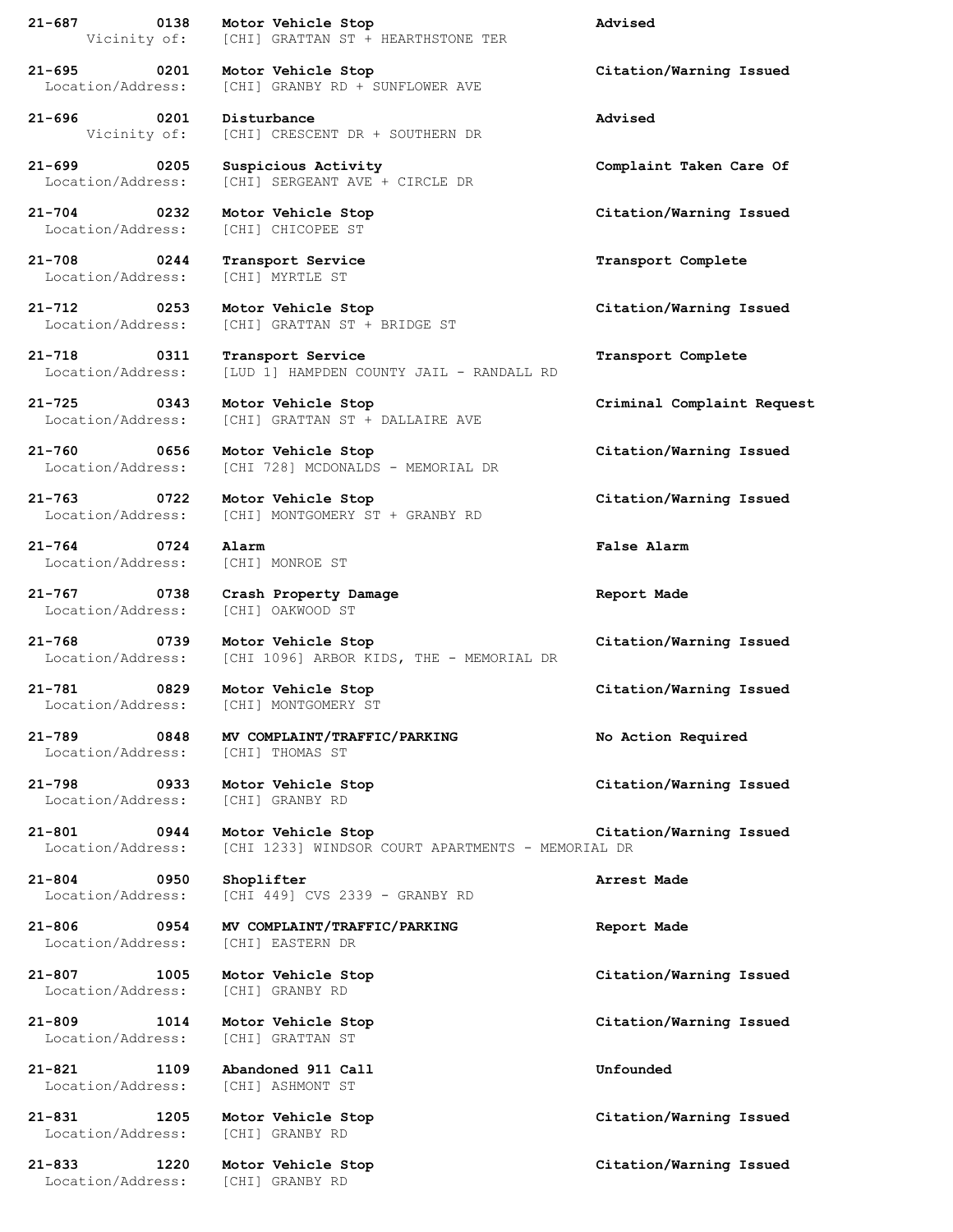Location/Address: [CHI] GRANBY RD

**21-841 1246 Harassment/Threats Report Made** Location/Address: [CHI] NORMAN ST

Location/Address: [CHI] EAST MAIN ST

**21-846 1305 Alarm False Alarm**

Location/Address: [CHI] SHERIDAN ST

**21-865 1440 Abandoned 911 Call No Action Required** Location/Address: [CHI] CHESTER ST

Location/Address: [CHI] SHERIDAN ST

**21-870 1457 Public Service Served in Hand**

**21-883 1555 Disturbance Advised** Location/Address: [CHI] GILL ST

**21-896 1644 Abandoned 911 Call No Action Required**

**21-919 1731 Abandoned 911 Call No Action Required**

Location/Address: [CHI] FRONT ST

**21-835 1229 Disabled Motor Vehicle Assist Given** Location/Address: [CHI] GRANBY RD + GRATTAN ST

Location/Address: [CHI 329] EXCHANGE ST

Location/Address: [CHI] EAST MAIN ST

**21-849 1307 Disturbance Complaint Taken Care Of** Location/Address: [CHI 1249] STAPLES - MEMORIAL DR

**21-851 1320 Transport Service Transport Complete** Location: [LUD] HAMPDEN COUNTY HOUSE OF CORRECTIONS

**21-856 1356 MV COMPLAINT/TRAFFIC/PARKING Could not Locate** Location/Address: [CHI] YELLE ST + OHIO AVE

Location/Address: [CHI] SHERIDAN ST

Location/Address: [CHI] LAPA FARM RD

**21-874 1520 Motor Vehicle Stop Citation/Warning Issued** Location/Address: [CHI] FULLER RD + OLD FULLER RD

**21-877 1533 Disturbance Could not Locate** Location/Address: [CHI F682] DAIRY QUEEN - MEMORIAL DR

**21-878 1539 Fraud/Identity Theft Report Made** Location/Address: [CHI] CHICOPEE ST

Location/Address: [CHI] HENDRICK ST

**21-899 1648 Abandoned 911 Call No Action Required** Location/Address: [CHI] HENDRICK ST

**21-909 1706 MV COMPLAINT/TRAFFIC/PARKING Citation/Warning Issued** Location/Address: [CHI] EAST MAIN ST

**21-916 1725 Alarm Appears Secure After Check** Location/Address: [CHI 1446] TIMBERLAND TRUCKING LLC - MONTGOMERY ST

Location/Address: [CHI] WILLWOOD ST

**21-924 1758 Transport Service Complaint Taken Care Of** Location/Address: [LUD 1] HAMPDEN COUNTY JAIL - RANDALL RD

**21-927 1801 Disturbance Assist Given** Vicinity of: [CHI 1859] WILLIMANSETT (EAST) NURSING HOME - ST ANTHONY ST

**21-940 1855 MV COMPLAINT/TRAFFIC/PARKING Unfounded**

**21-837 1236 Motor Vehicle Stop Citation/Warning Issued**

**21-843 1300 Motor Vehicle Stop Citation/Warning Issued**

**21-848 1307 Motor Vehicle Stop Criminal Complaint Request**

**21-861 1426 Motor Vehicle Stop Citation/Warning Issued**

**21-866 1445 Motor Vehicle Stop Citation/Warning Issued**

**21-868 1455 Motor Vehicle Stop Citation/Warning Issued**